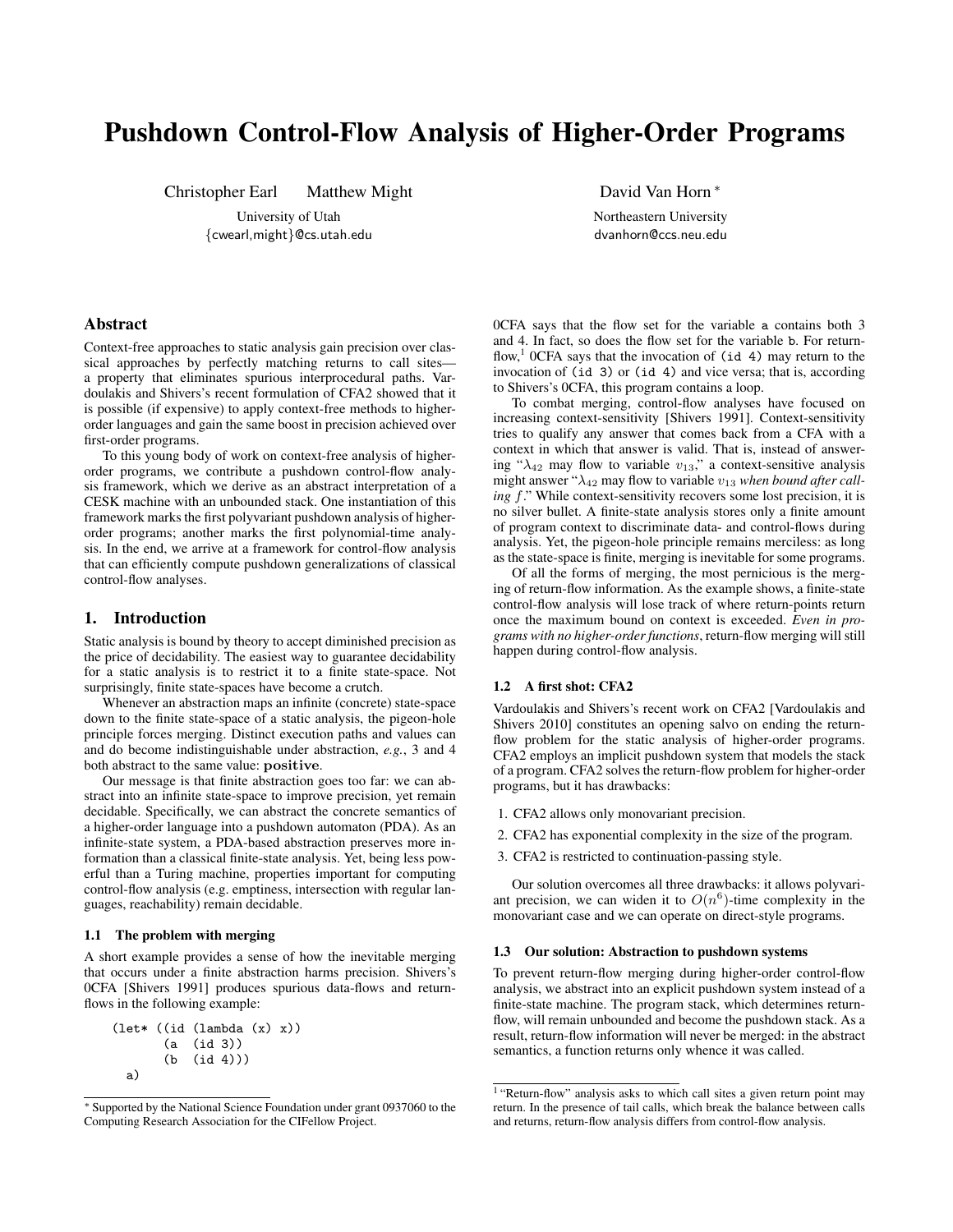# 1.4 Overview

This paper is organized as follows: first, we define a variant of the CESK machine [\[Felleisen and Friedman](#page-11-2) [1987\]](#page-11-2) for the A-Normal Form  $\lambda$ -calculus [\[Flanagan et al.](#page-11-3) [1993\]](#page-11-3). In performing analysis, we wish to soundly approximate intensional properties of this machine when it evaluates a given program. To do so, we construct an abstract interpretation of the machine. The abstracted CESK machine operates much like its concrete counterpart and soundly approximates its behavior, but crucially, many properties of the concrete machine that are undecidable become decidable when considered against the abstracted machine (e.g. "is a given machine configuration reachable?" becomes a decidable property).

The abstract counterpart to the CESK machine is constructed by bounding the store component of the machine to some finite size. However, the stack component (represented as a continuation) is left unabstracted. (This is in contrast to finite-state abstractions that store-allocate continuations [\[Van Horn and Might](#page-11-4) [2010\]](#page-11-4).) Unlike most higher-order abstract interpreters, the unbounded stack implies this machine has a potentially infinite set of reachable machine configurations, and therefore enumerating them is not a feasible approach to performing analysis.

Instead, we demonstrate how properties can be decided by transforming the abstracted CESK machine into an equivalent pushdown automaton. We then reduce higher-order control-flow analysis to deciding the non-emptiness of a language derived from the PDA. (This language happens to be the intersection of a regular language and the context-free language described by the PDA.) This approach—though concise, precise and decidable—is formidably expensive, with complexity doubly exponential in the size of the program.

We simplify the algorithm to merely exponential in the size of the input program by reducing the control-flow problem to pushdown reachability [\[Bouajjani et al.](#page-11-5) [1997\]](#page-11-5). Unfortunately, the abstracted CESK machine has an exponential number of control states with respect to the size of the program. Thus, pushdown reachability for higher-order programs appears to be inherently exponential.

Noting that most control states in the abstracted CESK machine are actually unreachable, we present a fixed-point algorithm for deciding pushdown reachability that is polynomial-time in the number of *reachable* control states. Since the pushdown systems produced by abstracted CESK machines are sparse, such algorithms, though exponential in the worst case, are reasonable options. Yet, we can do better.

Next, we add an  $\epsilon$ -closure graph (a graph encoding no-stackchange reachability) and a work-list to the fixed-point algorithm. Together, these lower the cost of finding the reachable states of a pushdown system from  $O(|\Gamma|^4 m^5)$  to  $O(|\Gamma|^2 m^4)$ , where  $\Gamma$  is the stack alphabet and  $m$  is the number of reachable control states.

To drop the complexity of our analysis to polynomial-time in the size of the input program, we must resort to both widening and monovariance. Widening with a single-threaded store and using a monovariant allocation strategy yields a pushdown control-flow analysis with polynomial-time complexity, at  $O(n^6)$ , where n is the size of the program.

Finally, we briefly highlight applications of pushdown controlflow analyses that are outside the reach of classical ones, discuss related work, and conclude.

# 2. Pushdown preliminaries

In this work, we make use of both pushdown systems and pushdown automata. (A pushdown automaton is a specific kind of pushdown system.) There are many (equivalent) definitions of these machines in the literature, so we adapt our own definitions from

[\[Sipser](#page-11-6) [2005\]](#page-11-6). Even those familiar with pushdown theory may want to skim this section to pick up our notation.

# 2.1 Syntactic sugar

When a triple  $(x, \ell, x')$  is an edge in a labeled graph, a little syntactic sugar aids presentation:

$$
x \stackrel{\ell}{\rightarrowtail} x' \equiv (x, \ell, x').
$$

Similarly, when a pair  $(x, x')$  is a graph edge:

$$
x \rightarrowtail x' \equiv (x, x').
$$

We use both string and vector notation for sequences:

$$
a_1 a_2 \ldots a_n \equiv \langle a_1, a_2, \ldots, a_n \rangle \equiv \vec{a}.
$$

## 2.2 Stack actions, stack change and stack manipulation

Stacks are sequences over a stack alphabet Γ. Pushdown systems do much stack manipulation, so to represent this more concisely, we turn stack alphabets into "stack-action" sets; each character represents a change to the stack: push, pop or no change.

For each character  $\gamma$  in a stack alphabet Γ, the **stack-action** set  $Γ_+$  contains a push character  $γ_+$  and a pop character  $γ_-'$ ; it also contains a no-stack-change indicator,  $\epsilon$ :

$$
g \in \Gamma_{\pm} ::= \epsilon \qquad \qquad [\text{stack unchanged}]
$$
  
 
$$
| \quad \gamma_{+} \quad \text{for each } \gamma \in \Gamma \qquad [\text{pushed } \gamma]
$$
  
 
$$
| \quad \gamma_{-} \quad \text{for each } \gamma \in \Gamma \qquad [\text{papped } \gamma].
$$

In this paper, the symbol  $q$  represents some stack action.

#### 2.3 Pushdown systems

A **pushdown system** is a triple  $M = (Q, \Gamma, \delta)$  where:

- 1. Q is a finite set of control states;
- 2. Γ is a stack alphabet; and
- 3.  $\delta \subseteq Q \times \Gamma_{\pm} \times Q$  is a transition relation.

We use  $PDS$  to denote the class of all pushdown systems.

Unlike the more widely known pushdown automaton, a pushdown system *does not recognize a language*.

For the following definitions, let  $M = (Q, \Gamma, \delta)$ .

• The **configurations** of this machine— $Configs(M)$ —are pairs over control states and stacks:

$$
Configs(M) = Q \times \Gamma^*
$$

• The labeled **transition relation**  $(\rightarrowtail_M) \subseteq Configs(M) \times$  $\Gamma_{\pm} \times Configs(M)$  determines whether one configuration may transition to another while performing the given stack action:

$$
(q, \vec{\gamma}) \xrightarrow[M]{\epsilon} (q', \vec{\gamma}) \text{ iff } q \xrightarrow{\epsilon} q' \in \delta \qquad \text{[no change]}
$$
  

$$
(q, \gamma : \vec{\gamma}) \xrightarrow[M]{\gamma -} \gamma \atop M} (q', \vec{\gamma}) \text{ iff } q \xrightarrow{\gamma -} q' \in \delta \qquad \text{[pop]}
$$
  

$$
(q, \vec{\gamma}) \xrightarrow[M]{\gamma +} (q', \gamma : \vec{\gamma}) \text{ iff } q \xrightarrow{\gamma +} q' \in \delta \qquad \text{[push]}.
$$

• If unlabelled, the transition relation (7−→) checks whether *any* stack action can enable the transition:

$$
c \xrightarrow[M]{} c'
$$
 iff  $c \xrightarrow[M]{} c'$  for some stack action g.

• For a string of stack actions  $g_1 \ldots g_n$ :

$$
c_0 \xrightarrow[M]{g_1 \dots g_n} c_n \text{ iff } c_0 \xrightarrow[M]{g_1} c_1 \xrightarrow[M]{g_2} \cdots \xrightarrow[M]{g_{n-1}} c_{n-1} \xrightarrow[M]{g_n} c_n,
$$

for some configurations  $c_0, \ldots, c_n$ .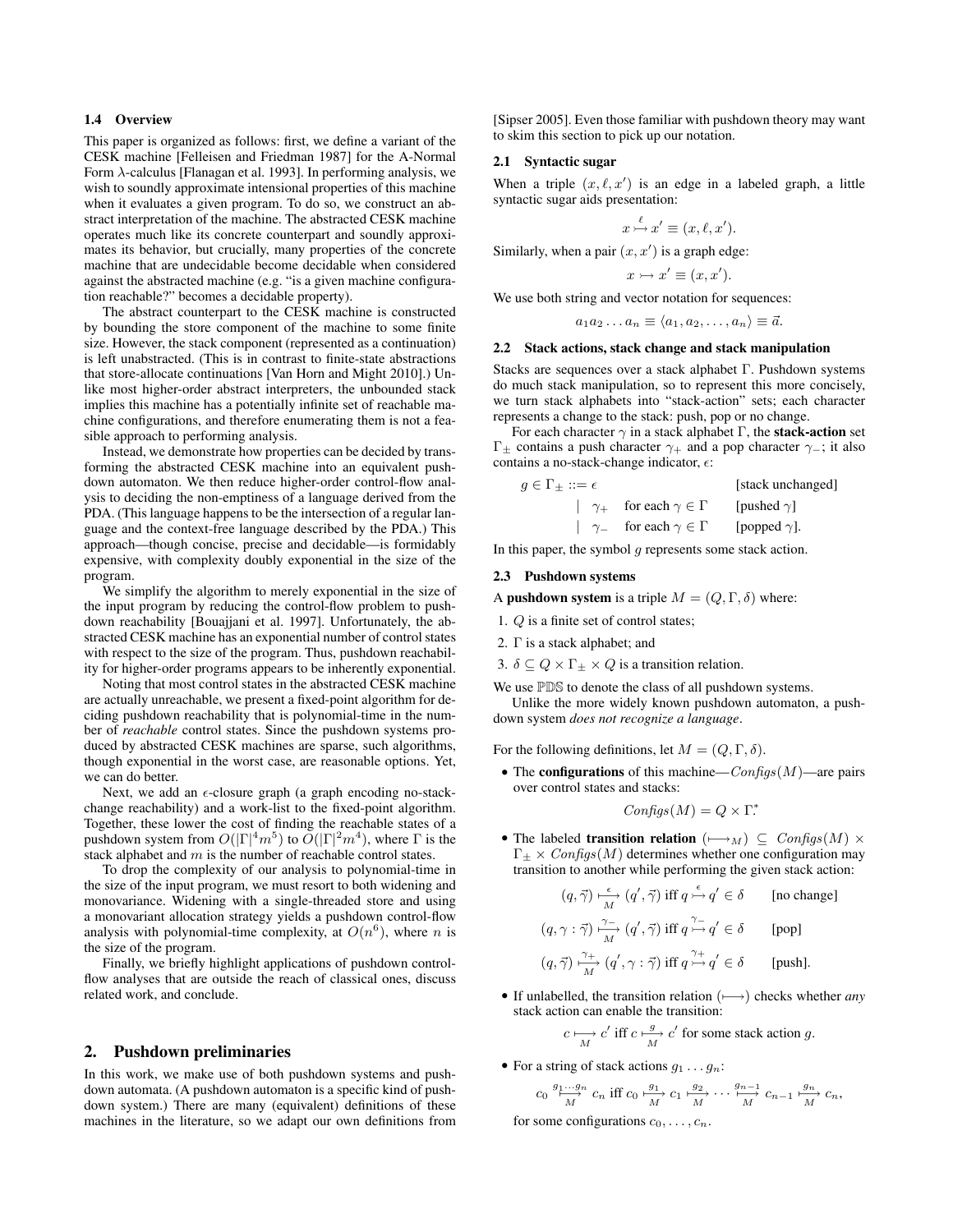• For the transitive closure:

$$
c \xrightarrow[M]{} c'
$$
 iff  $c \xrightarrow[M]{} c'$  for some action string  $\vec{g}$ .

*Note* Some texts define the transition relation  $\delta$  so that  $\delta \subseteq$  $Q \times \Gamma \times Q \times \Gamma^*$ . In these texts,  $(q, \gamma, q', \vec{\gamma}) \in \delta$  means, "if in control state q while the character  $\gamma$  is on top, pop the stack, transition to control state q' and push  $\vec{\gamma}$ ." Clearly, we can convert between these two representations by introducing extra control states to our representation when it needs to push multiple characters.

## 2.4 Rooted pushdown systems

A rooted pushdown system is a quadruple  $(Q, \Gamma, \delta, q_0)$  in which  $(Q, \Gamma, \delta)$  is a pushdown system and  $q_0 \in Q$  is an initial (root) state. RPDS is the class of all rooted pushdown systems.

For a rooted pushdown system  $M = (Q, \Gamma, \delta, q_0)$ , we define a the root-reachable transition relation:

$$
c \xrightarrow[M]{} c'
$$
 iff  $(q_0, \langle \rangle) \xrightarrow[M]{} c$  and  $c \xrightarrow[M]{} c'$ .

In other words, the root-reachable transition relation also makes sure that the root control state can actually reach the transition.

We overload the root-reachable transition relation to operate on control states as well:

$$
q\longmapsto\hspace{-3.5pt}\frac{g}{M}\hspace{-3.5pt}\rightarrow q'\text{ iff }(q,\vec{\gamma})\longmapsto\hspace{-3.5pt}\frac{g}{M}\hspace{-3.5pt}\rightarrow (q',\vec{\gamma}~')\text{ for some stacks }\vec{\gamma},\vec{\gamma}~'.
$$

For both root-reachable relations, if we elide the stack-action label, then, as in the un-rooted case, the transition holds if *there exists* some stack action that enables the transition:

$$
q \mapsto q'
$$
 iff  $q \mapsto \frac{g}{M}$  for some action g.

## 2.5 Pushdown automata

A pushdown automaton is a generalization of a rooted pushdown system, a 7-tuple  $(Q, \Sigma, \Gamma, \delta, q_0, F, \vec{\gamma})$  in which:

1.  $\Sigma$  is an input alphabet;

- 2.  $\delta \subseteq Q \times \Gamma_{\pm} \times (\Sigma \cup {\epsilon}) \times Q$  is a transition relation;
- 3.  $F \subseteq Q$  is a set of accepting states; and
- 4.  $\vec{\gamma} \in \Gamma^*$  is the initial stack.

We use  $\mathbb{P} \mathbb{D} \mathbb{A}$  to denote the class of all pushdown automata.

Pushdown automata recognize languages over their input alphabet. To do so, their transition relation may optionally consume an input character upon transition. Formally, a PDA  $M =$  $(Q, \Sigma, \Gamma, \delta, q_0, F, \vec{\gamma})$  recognizes the language  $\mathcal{L}(M) \subseteq \Sigma^*$ :

$$
\epsilon \in \mathcal{L}(M) \text{ if } q_0 \in F
$$
  
\n
$$
aw \in \mathcal{L}(M) \text{ if } \delta(q_0, \gamma_+, a, q') \text{ and } w \in \mathcal{L}(Q, \Sigma, \Gamma, \delta, q', F, \gamma : \vec{\gamma})
$$
  
\n
$$
aw \in \mathcal{L}(M) \text{ if } \delta(q_0, \epsilon, a, q') \text{ and } w \in \mathcal{L}(Q, \Sigma, \Gamma, \delta, q', F, \vec{\gamma})
$$
  
\n
$$
aw \in \mathcal{L}(M) \text{ if } \delta(q_0, \gamma_-, a, q') \text{ and } w \in \mathcal{L}(Q, \Sigma, \Gamma, \delta, q', F, \vec{\gamma}')
$$
  
\nwhere  $\vec{\gamma} = \langle \gamma, \gamma_2, \dots, \gamma_n \rangle$  and  $\vec{\gamma}' = \langle \gamma_2, \dots, \gamma_n \rangle$ ,

where *a* is either the empty string  $\epsilon$  or a single character.

## 3. Setting: A-Normal Form  $\lambda$ -calculus

Since our goal is to create pushdown control-flow analyses of *higher-order languages*, we choose to operate on the λ-calculus. For simplicity of the concrete and abstract semantics, we choose to analyze programs in A-Normal Form, however this is strictly a cosmetic choice; all of our results can be replayed *mutatis mutandis* in a direct-style setting. ANF enforces an order of evaluation and it requires that all arguments to a function be atomic:

| $e \in \textsf{Exp} ::= (\textsf{let} ((v \text{ call})) e)$ [non-tail call] |                      |
|------------------------------------------------------------------------------|----------------------|
| call                                                                         | [tail call]          |
| æ                                                                            | [return]             |
| $f, x \in \text{Atom} ::= v \mid \text{lam}$                                 | [atomic expressions] |
| $lam \in Lam ::= (\lambda (v) e)$                                            | [lambda terms]       |
| $call \in Call ::= (f \times e)$                                             | [applications]       |
| $v \in V$ ar is a set of identifiers                                         | [variables].         |

We use the CESK machine of [Felleisen and Friedman](#page-11-2) [\[1987\]](#page-11-2) to specify the semantics of ANF. We have chosen the CESK machine because it has an explicit stack, and under abstraction, the stack component of our CESK machine will become the stack component of a pushdown system.

First, we define a set of configurations  $(Conf)$  for this machine:

| $c \in Conf = \textsf{Exp} \times Env \times Store \times Kont$ [configurations] |                 |
|----------------------------------------------------------------------------------|-----------------|
| $\rho \in Env = \text{Var} \rightarrow Addr$                                     | [environments]  |
| $\sigma \in Store = Addr \rightarrow Clo$                                        | [stores]        |
| $clo \in Clo = Lam \times Env$                                                   | [closures]      |
| $\kappa \in$ Kont = Frame*                                                       | [continuations] |
| $\phi \in \mathit{Frame} = \mathsf{Var} \times \mathsf{Exp} \times \mathit{Env}$ | [stack frames]  |
| $a \in Addr$ is an infinite set of addresses                                     | [addresses].    |

To define the semantics, we need five items:

- 1.  $\mathcal{I}: \mathsf{Exp} \to \mathit{Conf}$  injects an expression into a configuration.
- 2. A : Atom  $\times Env \times Store \rightarrow Clo$  evaluates atomic expressions.
- 3.  $\mathcal{E}: \mathsf{Exp} \to \mathcal{P}(\mathit{Conf})$  computes the set of reachable machine configurations for a given program.
- 4.  $(\Rightarrow) \subseteq Conf \times Conf$  transitions between configurations.
- 5. alloc: Var  $\times$  Conf  $\rightarrow$  Addr chooses fresh store addresses for newly bound variables.

*Program injection* The program injection function pairs an expression with an empty environment, an empty store and an empty stack to create the initial configuration:

$$
c_0 = \mathcal{I}(e) = (e,[],[],\langle\rangle).
$$

*Atomic expression evaluation* The atomic expression evaluator,  $A:$  Atom  $\times$  *Env*  $\times$  *Store*  $\rightarrow$  *Clo*, returns the value of an atomic expression in the context of an environment and a store:

$$
\mathcal{A}(lam, \rho, \sigma) = (lam, \rho) \qquad \text{[closure creation]}
$$

$$
\mathcal{A}(v, \rho, \sigma) = \sigma(\rho(v)) \qquad \text{[variable look-up]}.
$$

*Reachable configurations* The evaluator  $\mathcal{E}: \mathsf{Exp} \to \mathcal{P}(\mathit{Conf})$ returns all configurations reachable from the initial configuration:

$$
\mathcal{E}(e) = \{c : \mathcal{I}(e) \Rightarrow^* c\}.
$$

**Transition relation** To define the transition  $c \Rightarrow c'$ , we need three rules. The first rule handles tail calls by evaluating the function into a closure, evaluating the argument into a value and then moving to the body of the  $\lambda$ -term within the closure:

$$
\overbrace{([\lbrack (f \ x \ rbrack \rbrack, \rho, \sigma, \kappa)}^c \Rightarrow \overbrace{(e, \rho'', \sigma', \kappa)}^c, \text{ where }
$$
\n
$$
([\lbrack (\lambda(v) e) \rbrack, \rho') = \mathcal{A}(f, \rho, \sigma)
$$
\n
$$
a = \text{alloc}(v, c)
$$
\n
$$
\rho'' = \rho'[v \mapsto a]
$$
\n
$$
\sigma' = \sigma[a \mapsto \mathcal{A}(x, \rho, \sigma)].
$$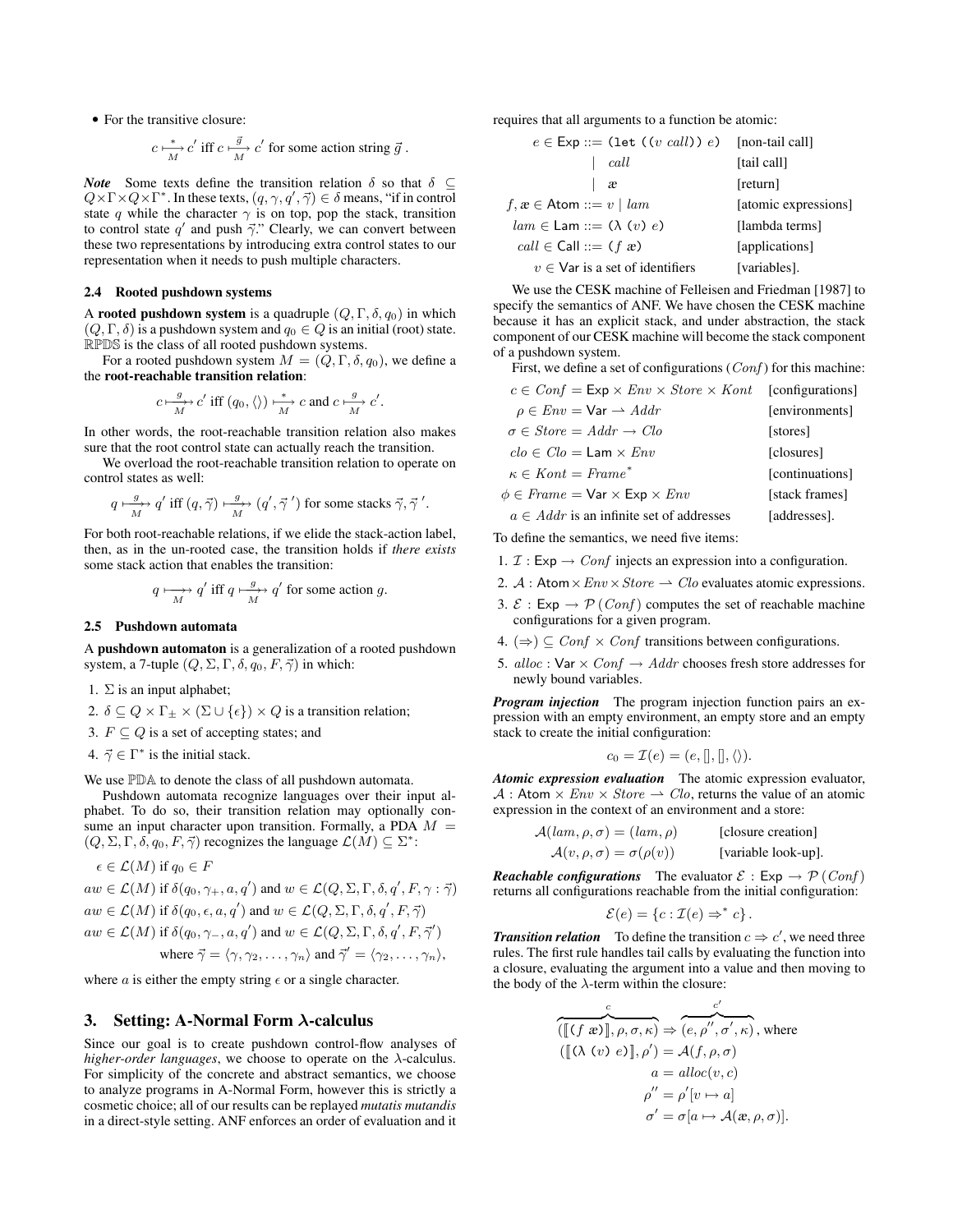Non-tail call pushes a frame onto the stack and evaluates the call:

$$
\overbrace{(\llbracket (\text{let } ((v \text{ call})) e) \rrbracket, \rho, \sigma, \kappa)}^c \Rightarrow \overbrace{(call, \rho, \sigma, (v, e, \rho) : \kappa)}^c.
$$

Function return pops a stack frame:

$$
\overbrace{(x,\rho,\sigma,(v,e,\rho'): \kappa) \Rightarrow (e,\rho'',\sigma',\kappa), \text{ where } \alpha = \text{alloc}(v,c)
$$

$$
\rho'' = \rho'[v \mapsto a]
$$

$$
\sigma' = \sigma[a \mapsto \mathcal{A}(x,\rho,\sigma)].
$$

*Allocation* The address-allocation function is an opaque parameter in this semantics. We have done this so that the forthcoming abstract semantics may also parameterize allocation, and in so doing provide a knob to tune the polyvariance and context-sensitivity of the resulting analysis. For the sake of defining the concrete semantics, letting addresses be natural numbers suffices, and then the allocator can choose the lowest unused address:

$$
Addr = \mathbb{N}
$$

$$
alloc(v, (e, \rho, \sigma, \kappa)) = 1 + max(dom(\sigma)).
$$

# <span id="page-3-1"></span>4. An infinite-state abstract interpretation

Our goal is to statically bound the higher-order control-flow of the CESK machine of the previous section. So, we are going to conduct an abstract interpretation.

Since we are concerned with return-flow precision, we are going to abstract away less information than we normally would. Specifically, we are going to construct an infinite-state abstract interpretation of the CESK machine by leaving its stack unabstracted. (With an infinite-state abstraction, the usual approach for computing the static analysis—exploring the abstract configurations reachable from some initial configuration—simply will not work. Subsequent sections focus on finding an algorithm that can compute a finite representation of the reachable abstract configurations of the abstracted CESK machine.)

For the abstract interpretation of the CESK machine, we need an abstract configuration-space (Figure [1\)](#page-3-0). To construct one, we force addresses to be a finite set, but crucially, we leave the stack untouched. When we compact the set of addresses into a finite set, the machine may run out of addresses to allocate, and when it does, the pigeon-hole principle will force multiple closures to reside at the same address. As a result, we have no choice but to force the range of the store to become a power set in the abstract configuration-space. To construct the abstract transition relation, we need five components analogous to those from the concrete semantics.

*Program injection* The abstract injection function  $\hat{\mathcal{I}}$  : Exp  $\rightarrow$  $\widehat{Conf}$  pairs an expression with an empty environment, an empty store and an empty stack to create the initial abstract configuration:

$$
\hat{c}_0 = \hat{\mathcal{I}}(e) = (e,[],[],\langle\rangle).
$$

*Atomic expression evaluation* The abstract atomic expression evaluator,  $\hat{A}$  : Atom  $\times$   $\widehat{Env} \times \widehat{Store} \rightarrow \mathcal{P}(\widehat{Cl_0})$ , returns the value of an atomic expression in the context of an environment and a store; note how it returns a set:

 $\hat{\mathcal{A}}(lam, \hat{\rho}, \hat{\sigma}) = \{ (lam, \rho) \}$  [closure creation]  $\hat{\mathcal{A}}(v, \hat{\rho}, \hat{\sigma}) = \hat{\sigma}(\hat{\rho}(v))$  [variable look-up].

*Reachable configurations* The abstract program evaluator  $\hat{\mathcal{E}}$  :  $Exp \rightarrow \mathcal{P}(\widehat{Conf})$  returns all of the configurations reachable from

| $\hat{c} \in \overline{Conf} = \text{Exp} \times \widehat{Env} \times \widehat{Store} \times \widehat{Kont}$ [configurations] |                 |
|-------------------------------------------------------------------------------------------------------------------------------|-----------------|
| $\hat{\rho} \in \widehat{Env} = \textsf{Var} \rightarrow \widehat{Addr}$                                                      | [environments]  |
| $\hat{\sigma} \in \widehat{Store} = \widehat{Addr} \rightarrow \mathcal{P}(\widehat{Clo})$                                    | [stores]        |
| $\widehat{clo} \in \widehat{Clo} = \textsf{Lam} \times \widehat{Env}$                                                         | [closures]      |
| $\hat{\kappa} \in \widehat{Kont} = \widehat{Frame}$                                                                           | [continuations] |
| $\hat{\phi} \in \widehat{Frame} = \textsf{Var} \times \textsf{Exp} \times \widehat{Env}$                                      | [stack frames]  |
| $\hat{a} \in Addr$ is a <i>finite</i> set of addresses                                                                        | [addresses].    |
|                                                                                                                               |                 |

<span id="page-3-0"></span>Figure 1. The abstract configuration-space.

the initial configuration:

$$
\hat{\mathcal{E}}(e) = \left\{\hat{c} : \hat{\mathcal{I}}(e) \leadsto^* \hat{c}\right\}
$$

.

Because there are an infinite number of abstract configurations, a naïve implementation of this function may not terminate. In Sections [5](#page-4-0) through [8,](#page-6-0) we show that there is a way to compute a finite representation of this set.

*Transition relation* The abstract transition relation  $(\rightarrow)$  ⊆  $\widehat{Conf} \times \widehat{Conf}$  has three rules, one of which has become nondeterministic. A tail call may fork because there could be multiple abstract closures that it is invoking:

$$
\frac{\hat{c}}{\left(\left[\!\left[ (f \ x)\right]\!\right], \hat{\rho}, \hat{\sigma}, \hat{\kappa} \right)} \rightsquigarrow \frac{\hat{c}'}{\left(e, \hat{\rho}'', \hat{\sigma}', \hat{\kappa}\right)}, \text{ where}
$$
\n
$$
\left(\left[\!\left[ (\lambda \ (v) \ e)\right]\!\right], \hat{\rho}' \right) \in \hat{\mathcal{A}}(f, \hat{\rho}, \hat{\sigma})
$$
\n
$$
\hat{a} = \overline{alloc}(v, \hat{c})
$$
\n
$$
\hat{\rho}'' = \hat{\rho}'[v \mapsto \hat{a}]
$$
\n
$$
\hat{\sigma}' = \hat{\sigma} \sqcup [\hat{a} \mapsto \hat{\mathcal{A}}(x, \hat{\rho}, \hat{\sigma})].
$$

We define all of the partial orders shortly, but for stores:

$$
(\hat{\sigma} \sqcup \hat{\sigma}')(\hat{a}) = \hat{\sigma}(\hat{a}) \cup \hat{\sigma}'(\hat{a}).
$$

A non-tail call pushes a frame onto the stack and evaluates the call:

$$
\overbrace{(\llbracket (\text{let } ((v \text{ call})) e) \rrbracket, \hat{\rho}, \hat{\sigma}, \hat{\kappa})}^{\hat{c}} \rightsquigarrow \overbrace{(call, \hat{\rho}, \hat{\sigma}, (v, e, \hat{\rho}) : \hat{\kappa})}^{\hat{c}'}.
$$

A function return pops a stack frame:

$$
\overbrace{(\mathbf{x}, \hat{\rho}, \hat{\sigma}, (\mathbf{v}, e, \hat{\rho}'): \hat{\kappa}) \rightsquigarrow (\overbrace{e, \hat{\rho}''}_{\hat{\rho}, \hat{\sigma}', \hat{\kappa})}^{\hat{c}'}, \text{ where }}
$$
\n
$$
\hat{a} = \overbrace{alloc(v, \hat{c})}_{\hat{\rho}'' = \hat{\rho}'[v \rightarrow \hat{a}]}
$$
\n
$$
\hat{\sigma}' = \hat{\sigma} \sqcup [\hat{a} \mapsto \hat{\mathcal{A}}(\mathbf{x}, \hat{\rho}, \hat{\sigma})].
$$

*Allocation, polyvariance and context-sensitivity* In the abstract semantics, the abstract allocation function  $\widehat{alloc} : \mathsf{Var} \times \widehat{Conf} \rightarrow$  $\widehat{A}d\widehat{dr}$  determines the polyvariance of the analysis (and, by extension, its context-sensitivity). In a control-flow analysis, *polyvariance* literally refers to the number of abstract addresses (variants) there are for each variable. By selecting the right abstract allocation function, we can instantiate pushdown versions of classical flow analyses.

*Monovariance: Pushdown 0CFA* Pushdown 0CFA uses variables themselves for abstract addresses: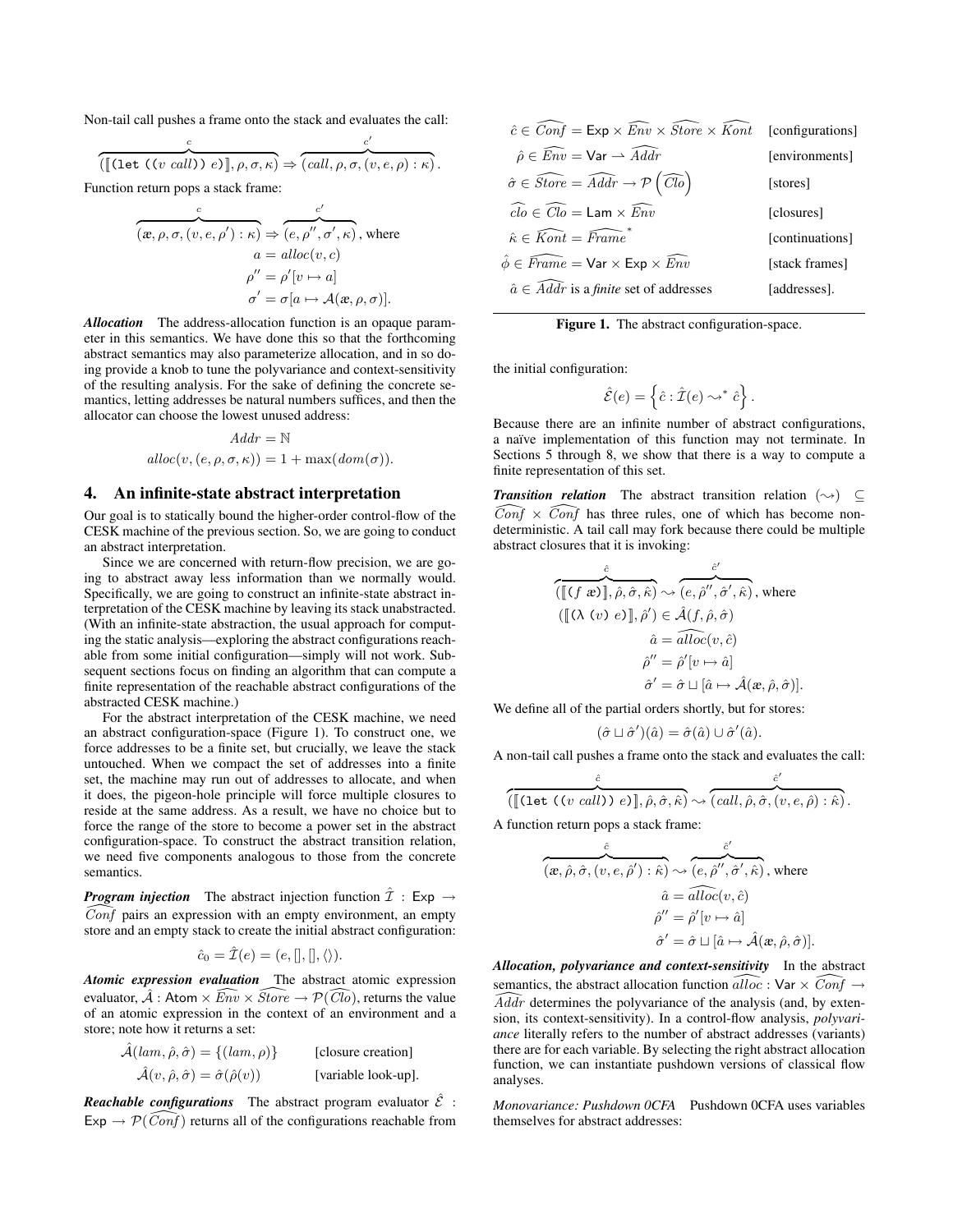# $\widehat{A}$ ddr  $=$  Var  $alloc(v, \hat{c}) = v.$

*Context-sensitive: Pushdown 1CFA* Pushdown 1CFA pairs the variable with the current expression to get an abstract address:

$$
\widehat{Adar} = \text{Var} \times \text{Exp}
$$
  
 
$$
alloc(v, (e, \hat{\rho}, \hat{\sigma}, \hat{\kappa})) = (v, e).
$$

*Polymorphic splitting: Pushdown poly/CFA* Assuming we compiled the program from a programming language with let-bound polymorphism and marked which functions were let-bound, we can enable polymorphic splitting:

$$
\widehat{Addr} = \text{Var} + \text{Var} \times \text{Exp}
$$
  
 
$$
alloc(v, (\llbracket (f \ x) \rrbracket, \hat{\rho}, \hat{\sigma}, \hat{\kappa})) = \begin{cases} (v, \llbracket (f \ x) \rrbracket) & f \ \text{is let-bound} \\ v & \text{otherwise.} \end{cases}
$$

*Pushdown* k*-CFA* For pushdown k-CFA, we need to look beyond the current state and at the last  $k$  states. By concatenating the expressions in the last  $k$  states together, and pairing this sequence with a variable we get pushdown  $k$ -CFA:

$$
\widehat{A} \widehat{ddr} = \mathsf{Var} \times \mathsf{Exp}^k
$$

$$
\widehat{alloc}(v, \langle (e_1, \hat{\rho}_1, \hat{\sigma}_1, \hat{\kappa}_1), \ldots \rangle) = (v, \langle e_1, \ldots, e_k \rangle).
$$

## 4.1 Partial orders

For each set  $\hat{X}$  inside the abstract configuration-space, we use the natural partial order,  $(\underline{\square}_{\hat{X}}) \subseteq \hat{X} \times \hat{X}$ . Abstract addresses and syntactic sets have flat partial orders. For the other sets:

• The partial order lifts point-wise over environments:

 $\hat{\rho} \sqsubseteq \hat{\rho}'$  iff  $\hat{\rho}(v) = \hat{\rho}'(v)$  for all  $v \in dom(\hat{\rho})$ .

• The partial orders lifts component-wise over closures:

$$
(lam, \hat{\rho}) \sqsubseteq (lam, \hat{\rho}')
$$
 iff  $\hat{\rho} \sqsubseteq \hat{\rho}'$ .

• The partial order lifts point-wise over stores:

 $\hat{\sigma} \sqsubseteq \hat{\sigma}'$  iff  $\hat{\sigma}(\hat{a}) \sqsubseteq \hat{\sigma}'(\hat{a})$  for all  $\hat{a} \in dom(\hat{\sigma})$ .

• The partial order lifts component-wise over frames:

$$
(v, e, \hat{\rho}) \sqsubseteq (v, e, \hat{\rho}')
$$
 iff  $\hat{\rho} \sqsubseteq \hat{\rho}'$ .

• The partial order lifts element-wise over continuations:

$$
\langle \hat{\phi}_1, \dots, \hat{\phi}_n \rangle \sqsubseteq \langle \hat{\phi}'_1, \dots, \hat{\phi}'_n \rangle
$$
 iff  $\hat{\phi}_i \sqsubseteq \hat{\phi}'_i$ .

• The partial order lifts component-wise across configurations:  $(e, \hat{\rho}, \hat{\sigma}, \hat{\kappa}) \sqsubseteq (e, \hat{\rho}', \hat{\sigma}', \hat{\kappa}')$  iff  $\hat{\rho} \sqsubseteq \hat{\rho}'$  and  $\hat{\sigma} \sqsubseteq \hat{\sigma}'$  and  $\hat{\kappa} \sqsubseteq \hat{\kappa}'$ .

## 4.2 Soundness

To prove soundness, we need an abstraction map  $\alpha$  that connects the concrete and abstract configuration-spaces:

$$
\alpha(e, \rho, \sigma, \kappa) = (e, \alpha(\rho), \alpha(\sigma), \alpha(\kappa))
$$

$$
\alpha(\rho) = \lambda v. \alpha(\rho(v))
$$

$$
\alpha(\sigma) = \lambda \hat{a}. \bigcup_{\alpha(a) = \hat{a}} {\{\alpha(\sigma(a))\}}
$$

$$
\alpha\langle \phi_1, \ldots, \phi_n \rangle = {\langle \alpha(\phi_1), \ldots, \alpha(\phi_n) \rangle}
$$

$$
\alpha(v, e, \rho) = (v, e, \alpha(\rho))
$$

 $\alpha(a)$  is determined by the allocation functions.

$$
\widehat{PDA}(e) = (Q, \Sigma, \Gamma, \delta, q_0, F, \langle \rangle), \text{ where}
$$
\n
$$
Q = \text{Exp} \times \widehat{Env} \times \widehat{Store}
$$
\n
$$
\Sigma = Q
$$
\n
$$
\Gamma = \widehat{Frame}
$$
\n
$$
(q, \epsilon, q', q') \in \delta \text{ iff } (q, \hat{\kappa}) \sim (q', \hat{\kappa}) \text{ for all } \hat{\kappa}
$$
\n
$$
(q, \hat{\phi}_-, q', q') \in \delta \text{ iff } (q, \hat{\phi} : \hat{\kappa}) \sim (q', \hat{\kappa}) \text{ for all } \hat{\kappa}
$$
\n
$$
(q, \hat{\phi}'_+, q', q') \in \delta \text{ iff } (q, \hat{\kappa}) \sim (q', \hat{\phi}' : \hat{\kappa}) \text{ for all } \hat{\kappa}
$$
\n
$$
(q_0, \langle \rangle) = \hat{\mathcal{I}}(e)
$$
\n
$$
F = Q.
$$

<span id="page-4-1"></span>**Figure 2.** 
$$
\widehat{PDA}: Exp \to PDA
$$
.

It is easy to prove that the abstract transition relation simulates the concrete transition relation:

Theorem 4.1. *If:*

$$
\alpha(c) \sqsubseteq \hat{c} \text{ and } c \Rightarrow c',
$$

 $\emph{then there must exist $\hat{c}' \in \widehat{Conf}$ such that:}$ 

$$
\alpha(c') \sqsubseteq \hat{c}' \text{ and } \hat{c} \Rightarrow \hat{c}'.
$$

*Proof.* The proof follows by case-wise analysis on the type of the expression in the configuration. It is a straightforward adaptation of similar proofs, such as that of [Might](#page-11-7) [\[2007\]](#page-11-7) for k-CFA.

# <span id="page-4-0"></span>5. From the abstracted CESK machine to a PDA

In the previous section, we constructed an infinite-state abstract interpretation of the CESK machine. The infinite-state nature of the abstraction makes it difficult to see how to answer static analysis questions. Consider, for instance, a control flow-question:

At the call site  $(f \nvert x)$ , may a closure over lam be called?

If the abstracted CESK machine were a finite-state machine, an algorithm could answer this question by enumerating all reachable configurations and looking for an abstract configuration  $([\[( f \ x)]], \hat{\rho}, \hat{\sigma}, \hat{\kappa})$  in which  $(lam, \Delta) \in \hat{\mathcal{A}}(f, \hat{\rho}, \hat{\sigma})$ . However, because the abstracted CESK machine may contain an infinite number of reachable configurations, an algorithm cannot enumerate them.

Fortunately, we can recast the abstracted CESK as a special kind of infinite-state system: a pushdown automaton (PDA). Pushdown automata occupy a sweet spot in the theory of computation: they have an infinite configuration-space, yet many useful properties (*e.g.* word membership, non-emptiness, control-state reachability) remain decidable. Once the abstracted CESK machine becomes a PDA, we can answer the control-flow question by checking whether a specific regular language, when intersected with the language of the PDA, turns into the empty language.

The recasting as a PDA is a shift in perspective. A configuration has an expression, an environment and a store. A stack character is a frame. We choose to make the alphabet the set of control states, so that the language accepted by the PDA will be sequences of control-states visited by the abstracted CESK machine. Thus, every transition will consume the control-state to which it transitioned as an input character. Figure [2](#page-4-1) defines the program-to-PDA conversion function  $\overline{PDA}$  : Exp  $\rightarrow$  PDA. (Note the implicit use of the isomorphism  $Q \times \widehat{Kont} \cong \widehat{Conf}$ .)

At this point, we can answer questions about whether a specified control state is reachable by formulating a question about the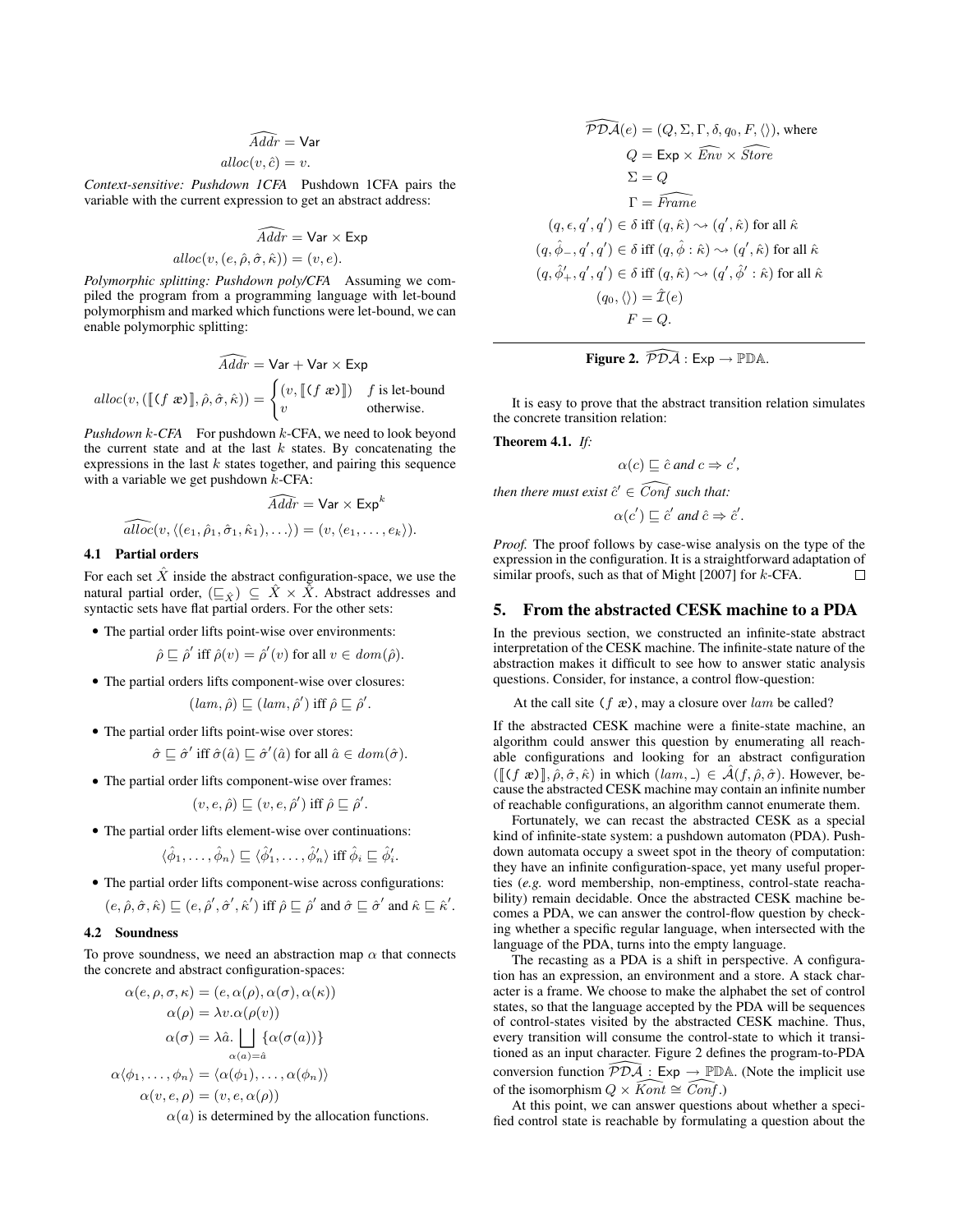intersection of a regular language with a context-free language described by the PDA. That is, if we want to know whether the control state  $(e', \hat{\rho}, \hat{\sigma})$  is reachable in a program e, we can reduce the problem to determining:

$$
\Sigma^* \cdot \big\{ (e', \hat{\rho}, \hat{\sigma}) \big\} \cdot \Sigma^* \cap \mathcal{L}(\widehat{\mathcal{PDA}}(e)) \neq \emptyset,
$$

where  $L_1 \cdot L_2$  is the concatenation of formal languages  $L_1$  and  $L_2$ .

Theorem 5.1. *Control-state reachability is decidable.*

*Proof.* The intersection of a regular language and a context-free language is context-free. The emptiness of a context-free language is decidable.  $\Box$ 

Now, consider how to use control-state reachability to answer the control-flow question from earlier. There are a finite number of possible control states in which the  $\lambda$ -term lam may flow to the function f in call site (f  $x$ ); let's call the this set of states  $\ddot{S}$ :

$$
\hat{S} = \left\{ (\llbracket (f \ x \ \textcolor{red}{B} ) \rrbracket, \hat{\rho}, \hat{\sigma}) : ( \textcolor{red}{lam}, \hat{\rho}') \in \hat{\mathcal{A}}(f, \hat{\rho}, \hat{\sigma}) \ \text{for some} \ \hat{\rho}' \right\}.
$$

What we want to know is whether any state in the set  $\hat{S}$  is reachable in the PDA. In effect what we are asking is whether there exists a control state  $q \in \hat{S}$  such that:

$$
\Sigma^* \cdot \{q\} \cdot \Sigma^* \cap \mathcal{L}(\widehat{\mathcal{PDA}}(e)) \neq \emptyset.
$$

If this is true, then  $lam$  may flow to  $f$ ; if false, then it does not.

*Problem: Doubly exponential complexity* The non-emptinessof-intersection approach establishes decidability of pushdown control-flow analysis. But, two exponential complexity barriers make this technique impractical.

First, there are an exponential number of both environments  $(|\widehat{A}ddr|^{|\text{Var}|})$  and stores  $(2^{|Cl_0| \times |\widehat{A}ddr|})$  to consider for the set  $\hat{S}$ . On top of that, computing the intersection of a regular language with a context-free language will require enumeration of the (exponential) control-state-space of the PDA. As a result, this approach is doubly exponential. For the next few sections, our goal will be to lower the complexity of pushdown control-flow analysis.

# 6. Focusing on reachability

In the previous section, we saw that control-flow analysis reduces to the reachability of certain control states within a pushdown system. We also determined reachability by converting the abstracted CESK machine into a PDA, and using emptiness-testing on a language derived from that PDA. Unfortunately, we also found that this approach is deeply exponential.

Since control-flow analysis reduced to the reachability of control-states in the PDA, we skip the language problems and go directly to reachability algorithms of [Bouajjani et al.](#page-11-5) [\[1997\]](#page-11-5), [Ko](#page-11-8)[dumal and Aiken](#page-11-8) [\[2004\]](#page-11-8), [Reps](#page-11-9) [\[1998\]](#page-11-9) and [Reps et al.](#page-11-10) [\[2005\]](#page-11-10) that determine the reachable *configurations* within a pushdown system. These algorithms are even polynomial-time. Unfortunately, some of them are polynomial-time in the number of control states, and in the abstracted CESK machine, there are an exponential number of control states. We don't want to *enumerate* the entire control state-space, or else the search becomes exponential in even the best case.

To avoid this worst-case behavior, we present a straightforward pushdown-reachability algorithm that considers only the *reachable* control states. We cast our reachability algorithm as a fixed-point iteration, in which we incrementally construct the reachable subset of a pushdown system. We term these algorithms "iterative Dyck state graph construction."

A Dyck state graph is a compacted, rooted pushdown system  $G = (S, \Gamma, E, s_0)$ , in which:

- 1. S is a finite set of nodes;
- 2. Γ is a set of frames;

3.  $E \subseteq S \times \Gamma_\pm \times S$  is a set of stack-action edges; and

4.  $s_0$  is an initial state;

such that for any node  $s \in S$ , it must be the case that:

$$
(s_0,\langle\rangle)\overset{*}{\underset{G}{\longmapsto}} (s,\vec{\gamma})\text{ for some stack }\vec{\gamma}.
$$

In other words, a Dyck state graph is equivalent to a rooted pushdown system in which there is a legal path to every control state from the initial control state.<sup>[2](#page-5-0)</sup>

We use DSG to denote the class of Dyck state graphs. Clearly:

DSG ⊂ RPDS.

A Dyck state graph is a rooted pushdown system with the "fat" trimmed off; in this case, unreachable control states and unreachable transitions are the "fat."

We can formalize the connection between rooted pushdown systems and Dyck state graphs with a map:

$$
\mathcal{DSG}:\mathbb{RPDS}\to \mathbb{DSG}.
$$

Given a rooted pushdown system  $M = (Q, \Gamma, \delta, q_0)$ , its equivalent Dyck state graph is  $DSG(M) = (S, \Gamma, E, q_0)$ , where the set S contains reachable nodes:

$$
S = \left\{ q : (q_0, \langle \rangle) \stackrel{*}{\underset{M}{\longrightarrow}} (q, \vec{\gamma}) \text{ for some stack } \vec{\gamma} \right\},\
$$

and the set  $E$  contains reachable edges:

$$
E = \left\{ q \stackrel{g}{\rightarrowtail} q' : q \stackrel{g}{\longrightarrowtail} q' \right\},\,
$$

and  $s_0 = q_0$ .

In practice, the real difference between a rooted pushdown system and a Dyck state graph is that our rooted pushdown system will be defined intensionally (having come from the components of an abstracted CESK machine), whereas the Dyck state graph will be defined extensionally, with the contents of each component explicitly enumerated during its construction.

Our near-term goals are (1) to convert our abstracted CESK machine into a rooted pushdown system and (2) to find an *efficient* method for computing an equivalent Dyck state graph from a rooted pushdown system.

To convert the abstracted CESK machine into a rooted pushdown system, we use the function  $\widehat{\mathcal{R}PDS}$  : Exp  $\rightarrow \mathbb{RPDS}$ :

$$
\widehat{\mathcal{RPDSS}}(e) = (Q, \Gamma, \delta, q_0)
$$
  
\n
$$
Q = \text{Exp} \times \widehat{\text{Env}} \times \widehat{\text{Store}}
$$
  
\n
$$
\Gamma = \widehat{\text{Frame}}
$$
  
\n
$$
q \xrightarrow{\epsilon} q' \in \delta \text{ iff } (q, \hat{\kappa}) \leadsto (q', \hat{\kappa}) \text{ for all } \hat{\kappa}
$$
  
\n
$$
q \xrightarrow{\hat{\phi}} q' \in \delta \text{ iff } (q, \hat{\phi} : \hat{\kappa}) \leadsto (q', \hat{\kappa}) \text{ for all } \hat{\kappa}
$$
  
\n
$$
q \xrightarrow{\hat{\phi}} q' \in \delta \text{ iff } (q, \hat{\kappa}) \leadsto (q', \hat{\phi} : \hat{\kappa}) \text{ for all } \hat{\kappa}
$$
  
\n
$$
(q_0, \langle \rangle) = \widehat{\mathcal{I}}(e).
$$

# <span id="page-5-1"></span>7. Compacting rooted pushdown systems

We now turn our attention to compacting a rooted pushdown system (defined intensionally) into a Dyck state graph (defined extension-

<span id="page-5-0"></span><sup>2</sup> We chose the term *Dyck state graph* because the sequences of stack actions along valid paths through the graph correspond to substrings in Dyck languages. A Dyck language is a language of balanced, "colored" parentheses. In this case, each character in the stack alphabet is a color.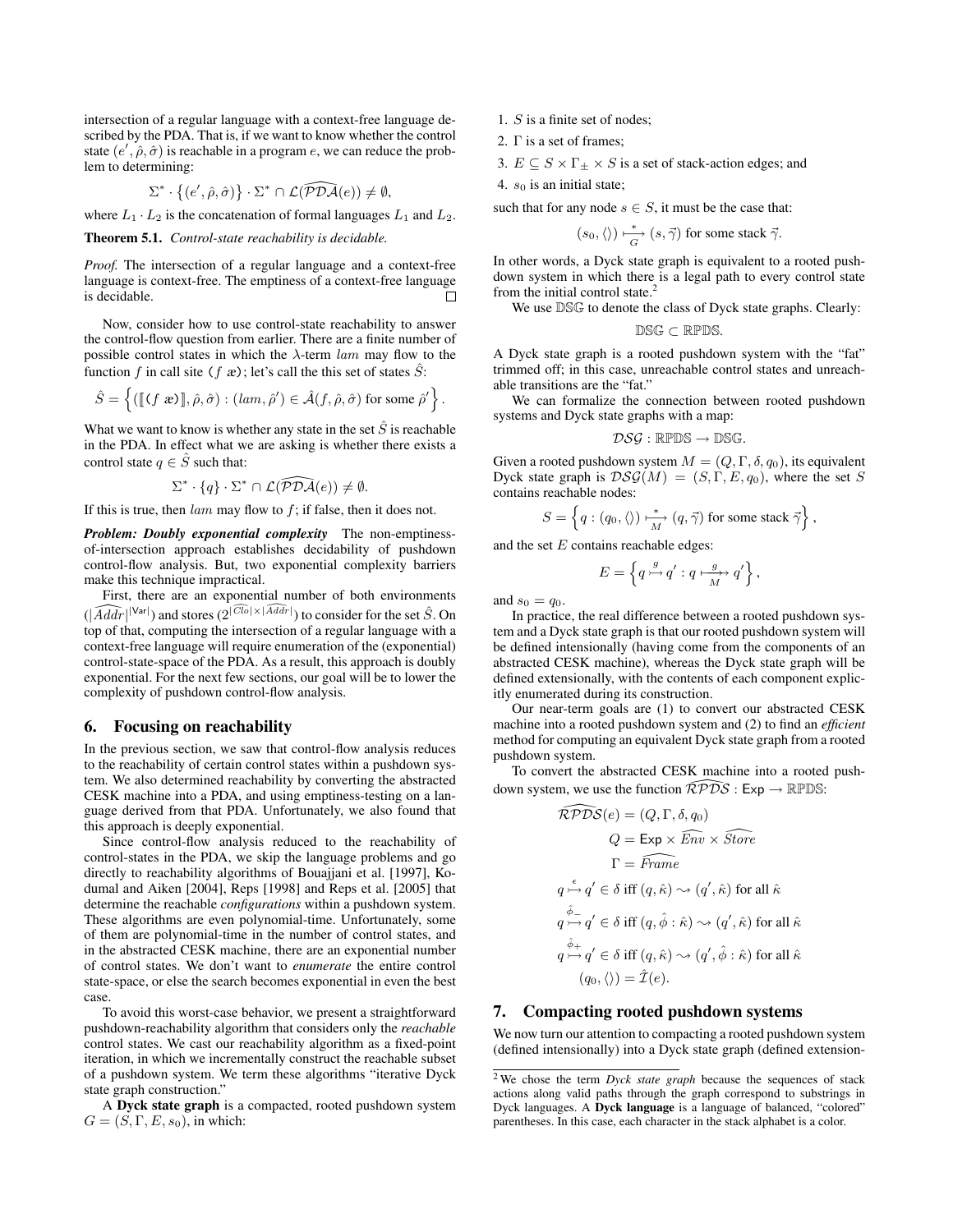ally). That is, we want to find an implementation of the function DSG. To do so, we first phrase the Dyck state graph construction as the least fixed point of a monotonic function. This will provide a method (albeit an inefficient one) for computing the function DSG. In the next section, we look at an optimized work-list driven algorithm that avoids the inefficiencies of this version.

The function  $\mathcal{F}$ : RPDS  $\rightarrow$  (DSG  $\rightarrow$  DSG) generates the monotonic iteration function we need:

$$
\mathcal{F}(M) = f, \text{ where}
$$

$$
M = (Q, \Gamma, \delta, q_0)
$$

$$
f(S, \Gamma, E, s_0) = (S', \Gamma, E', s_0), \text{ where}
$$

$$
S' = S \cup \left\{ s' : s \in S \text{ and } s \xrightarrow[M]{s'} s' \right\} \cup \left\{ s_0 \right\}
$$

$$
E' = E \cup \left\{ s \xrightarrow{g} s' : s \in S \text{ and } s \xrightarrow[M]{g} s' \right\}.
$$

Given a rooted pushdown system  $M$ , each application of the function  $\mathcal{F}(M)$  accretes new edges at the frontier of the Dyck state graph. Once the algorithm reaches a fixed point, the Dyck state graph is complete:

**Theorem 7.1.**  $DSG(M) =$ lfp $(F(M))$ .

*Proof.* Let  $M = (Q, \Gamma, \delta, q_0)$ . Let  $f = \mathcal{F}(M)$ . Observe that If  $p(f) = f^n(\emptyset, \Gamma, \emptyset, q_0)$  for some n. When  $N \subseteq M$ , then it easy to show that  $f(N) \subseteq M$ . Hence,  $\mathcal{DSG}(M) \supseteq \text{lfp}(\mathcal{F}(M))$ .

To show  $DSG(M) \subseteq \text{Ifp}(\mathcal{F}(M))$ , suppose this is not the case. Then, there must be at least one edge in  $DSG(M)$  that is not in If  $p(\mathcal{F}(M))$ . Let  $(s, g, s')$  be one such edge, such that the state s *is* in  $lfp(\mathcal{F}(M))$ . Let m be the lowest natural number such that s appears in  $f^m(\hat{M})$ . By the definition of f, this edge must appear in  $f^{m+1}(M)$ , which means it must also appear in lfp( $\mathcal{F}(M)$ ), which is a contradiction. Hence,  $DSG(M) \subseteq$  If  $p(F(M))$ .□

## 7.1 Complexity: Polynomial and exponential

To determine the complexity of this algorithm, we ask two questions: how many times would the algorithm invoke the iteration function in the worst case, and how much does each invocation cost in the worst case? The size of the final Dyck state graph bounds the run-time of the algorithm. Suppose the final Dyck state graph has  $m$  states. In the worst case, the iteration function adds only a single edge each time. Since there are at most  $2|\Gamma|m^2 + m^2$  edges in the final graph, the maximum number of iterations is  $2|\Gamma|m^2 + m^2$ .

The cost of computing each iteration is harder to bound. The cost of determining whether to add a push edge is proportional to the size of the stack alphabet, while the cost of determining whether to add an  $\epsilon$ -edge is constant, so the cost of determining all new push and pop edges to add is proportional to  $|\Gamma|m + m$ . Determining whether or not to add a pop edge is expensive. To add the pop edge  $s \rightarrow^{\gamma-} s'$ , we must prove that there exists a configuration-path to the control state s, in which the character  $\gamma$  is on the top of the stack. This reduces to a CFL-reachability query [\[Melski and Reps](#page-11-11) [2000\]](#page-11-11) at each node, the cost of which is  $O(|\Gamma_{\pm}|^3 m^3)$  [\[Kodumal](#page-11-8) [and Aiken](#page-11-8) [2004\]](#page-11-8).

To summarize, in terms of the number of reachable control states, the complexity of the most recent algorithm is:

$$
O((2|\Gamma|m^{2} + m^{2}) \times (|\Gamma|m + m + |\Gamma_{\pm}|^{3} m^{3})) = O(|\Gamma|^{4} m^{5}).
$$

While this approach is polynomial in the number of reachable control states, it is far from efficient. In the next section, we provide an optimized version of this fixed-point algorithm that maintains a work-list and an  $\epsilon$ -closure graph to avoid spurious recomputation.

# <span id="page-6-0"></span>8. Efficiency: Work-lists and  $\epsilon$ -closure graphs

We have developed a fixed-point formulation of the Dyck state graph construction algorithm, but found that, in each iteration, it wasted effort by passing over all discovered states and edges, even though most will not contribute new states or edges. Taking a cue from graph search, we can adapt the fixed-point algorithm with a work-list. That is, our next algorithm will keep a work-list of new states and edges to consider, instead of reconsidering all of them. In each iteration, it will pull new states and edges from the work list, insert them into the Dyck state graph and then populate the work-list with new states and edges that have to be added as a consequence of the recent additions.

# 8.1  $\epsilon$ -closure graphs

Figuring out what edges to add as a consequence of another edge requires care, for adding an edge can have ramifications on distant control states. Consider, for example, adding the  $\epsilon$ -edge  $q \rightarrow \epsilon q'$ into the following graph:

$$
q_0 \xrightarrow{\gamma_+} q \qquad \qquad q' \xrightarrow{\gamma_-} q_1
$$

As soon this edge drops in, an  $\epsilon$ -edge "implicitly" appears between  $q_0$  and  $q_1$  because the net stack change between them is empty; the resulting graph looks like:

$$
q_0 \xrightarrow{\gamma_+} q \xrightarrow{\epsilon} q' \xrightarrow{\gamma_-} q_1
$$

where we have illustrated the implicit  $\epsilon$ -edge as a dotted line.

To keep track of these implicit edges, we will construct a second graph in conjunction with the Dyck state graph: an  $\epsilon$ -closure graph. In the  $\epsilon$ -closure graph, every edge indicates the existence of a no-net-stack-change path between control states. The  $\epsilon$ -closure graph simplifies the task of figuring out which states and edges are impacted by the addition of a new edge.

Formally, an  $\epsilon$ -closure graph, is a pair  $G_{\epsilon} = (N, H)$ , where N is a set of states, and  $H \subseteq N \times N$  is a set of edges. Of course, all -closure graphs are reflexive: every node has a self loop. We use the symbol  $\mathbb{E} \mathbb{C} \mathbb{G}$  to denote the class of all  $\epsilon$ -closure graphs.

We have two notations for finding ancestors and descendants of a state in an  $\epsilon$ -closure graph  $G_{\epsilon} = (N, H)$ :

$$
\overleftarrow{G}_{\epsilon}[s] = \{s' : (s', s) \in H\}
$$
 [ancestors]  

$$
\overrightarrow{G}_{\epsilon}[s] = \{s' : (s, s') \in H\}
$$
 [descendants].

#### 8.2 Integrating a work-list

Since we only want to consider new states and edges in each iteration, we need a work-list, or in this case, two work-graphs. A Dyck state work-graph is a pair  $(\Delta S, \Delta E)$  in which the set  $\Delta S$ contains a set of states to add, and the set ∆E contains edges to be added to a Dyck state graph.<sup>[3](#page-6-1)</sup> We use  $\triangle$ DSG to refer to the class of all Dyck state work-graphs.

An  $\epsilon$ -closure work-graph is a set  $\Delta H$  of new  $\epsilon$ -edges. We use  $\Delta$ ECG to refer to the class of all  $\epsilon$ -closure work-graphs.

#### 8.3 A new fixed-point iteration-space

Instead of consuming a Dyck state graph and producing a Dyck state graph, the new fixed-point iteration function will consume and produce a Dyck state graph, an  $\epsilon$ -closure graph, a Dyck state workgraph and an  $\epsilon$ -closure work graph. Hence, the iteration space of

<span id="page-6-1"></span><sup>&</sup>lt;sup>3</sup> Technically, a work-graph is not an actual graph, since  $\Delta E \nsubseteq \Delta S \times$  $\Gamma_{\pm} \times \Delta S$ ; a work-graph is just a set of nodes and a set of edges.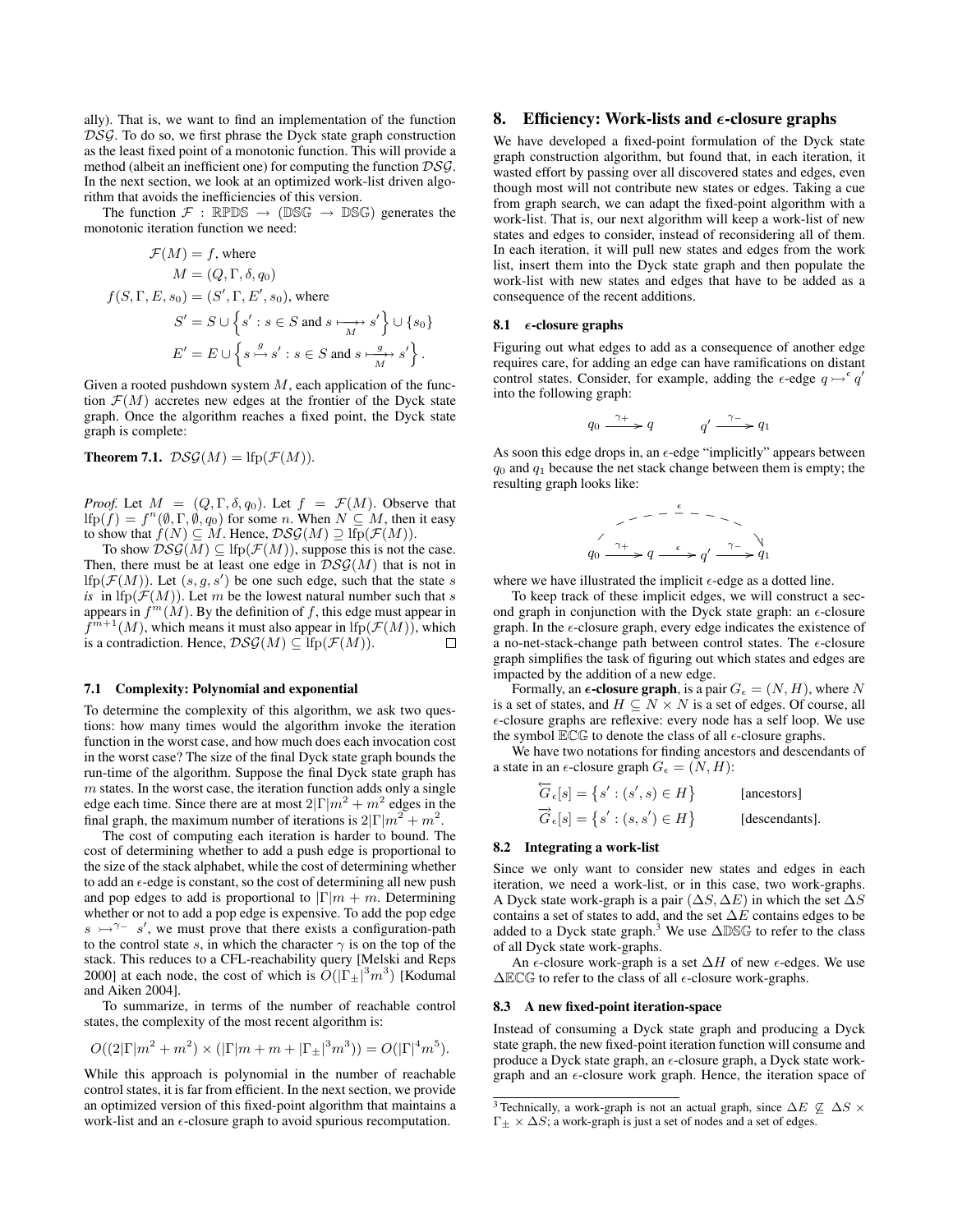$$
\mathcal{F}'(M) = f, \text{ where}
$$
  
\n
$$
M = (Q, \Gamma, \delta, q_0)
$$
  
\n
$$
f(G, G_{\epsilon}, \Delta G, \Delta H) = (G', G'_{\epsilon}, \Delta G', \Delta H' - H), \text{ where}
$$
  
\n
$$
(S, \Gamma, E, s_0) = G
$$
  
\n
$$
(S, H) = G_{\epsilon}
$$
  
\n
$$
(\Delta S, \Delta E) = \Delta G
$$
  
\n
$$
(\Delta E_0, \Delta H_0) = \bigcup_{s \in \Delta S} \text{growth}_M(s)
$$
  
\n
$$
(\Delta E_1, \Delta H_1) = \bigcup_{(s, \gamma_+, s') \in \Delta E} \text{addPush}_M(G, G_{\epsilon})(s, \gamma_+, s')
$$
  
\n
$$
(\Delta E_2, \Delta H_2) = \bigcup_{(s, \gamma_-, s') \in \Delta E} \text{addPapp}_M(G, G_{\epsilon})(s, \gamma_-, s')
$$
  
\n
$$
(\Delta E_3, \Delta H_3) = \bigcup_{(s, s') \in \Delta E} \text{addEmpty}_M(G, G_{\epsilon})(s, s')
$$
  
\n
$$
(\Delta E_4, \Delta H_4) = \bigcup_{(s, s') \in \Delta H} \text{addEmpty}_M(G, G_{\epsilon})(s, s')
$$
  
\n
$$
S' = S \cup \Delta S
$$
  
\n
$$
E' = E \cup \Delta E
$$
  
\n
$$
H' = H \cup \Delta H
$$
  
\n
$$
\Delta E' = \Delta E_0 \cup \Delta E_1 \cup \Delta E_2 \cup \Delta E_3 \cup \Delta E_4
$$
  
\n
$$
\Delta S' = \{s' : (s, g, s') \in \Delta E'\}
$$
  
\n
$$
\Delta H' = \Delta H_0 \cup \Delta H_1 \cup \Delta H_2 \cup \Delta H_3 \cup \Delta H_4
$$
  
\n
$$
G' = (S \cup \Delta S, \Gamma, E', q_0)
$$
  
\n
$$
G'_{\epsilon} = (S', H')
$$
  
\n
$$
\Delta G' = (\Delta S' - S', \Delta E' - E').
$$

<span id="page-7-0"></span>Figure 3. The fixed point of the function  $\mathcal{F}'(M)$  contains the Dyck state graph of the rooted pushdown system  $M$ .

the new algorithm is:

$$
IDSG = \mathbb{DSG} \times \mathbb{ECG} \times \Delta \mathbb{DSG} \times \Delta \mathbb{ECG}.
$$

(The *I* in IDSG stands for *intermediate*.)

#### 8.4 The  $\epsilon$ -closure graph work-list algorithm

The function  $\mathcal{F}'$ : RPDS  $\rightarrow$  (*IDSG*  $\rightarrow$  *IDSG*) generates the required iteration function (Figure [3\)](#page-7-0). Please note that we implicitly distribute union across tuples:

$$
(X,Y)\cup(X',Y')=(X\cup X,Y\cup Y').
$$

The functions sprout, addPush, addPop, addEmpty calculate the additional the Dyck state graph edges and  $\epsilon$ -closure graph edges (potentially) introduced by a new state or edge.

*Sprouting* Whenever a new state gets added to the Dyck state graph, the algorithm must check whether that state has any new edges to contribute. Both push edges and  $\epsilon$ -edges do not depend on the current stack, so any such edges for a state in the pushdown system's transition function belong in the Dyck state graph. The sprout function:

$$
sprout_{(Q,\Gamma,\delta)}: Q \to (\mathcal{P}(\delta) \times \mathcal{P}(Q \times Q)),
$$

checks whether a new state could produce any new push edges or no-change edges. We can represent its behavior diagrammatically:



which means if adding control state s:

add edge  $s \rightarrow^{\epsilon} q'$  if it exists in  $\delta$ , and

add edge  $s \rightarrow^{\gamma_+} q''$  if it exists in  $\delta$ .

Formally:

$$
sprout_{(Q,\Gamma,\delta)}(s) = (\Delta E, \Delta H)
$$
, where

$$
\Delta E = \left\{ s \stackrel{\epsilon}{\rightarrowtail} q : s \stackrel{\epsilon}{\rightarrowtail} q \in \delta \right\} \cup \left\{ s \stackrel{\gamma_+}{\rightarrowtail} q : s \stackrel{\gamma_+}{\rightarrowtail} q \in \delta \right\}
$$
  

$$
\Delta H = \left\{ s \rightarrowtail q : s \stackrel{\epsilon}{\rightarrowtail} q \in \delta \right\}.
$$

*Considering the consequences of a new push edge* Once our algorithm adds a new push edge to a Dyck state graph, there is a chance that it will enable new pop edges for the same stack frame somewhere downstream. If and when it does enable pops, it will also add new edges to the  $\epsilon$ -closure graph. The  $addPush$  function:

$$
addPush_{(Q,\Gamma,\delta)} : \mathbb{DSG} \times \mathbb{ECG} \to \delta \to (\mathcal{P}(\delta) \times \mathcal{P}(Q \times Q)),
$$

checks for  $\epsilon$ -reachable states that could produce a pop. We can represent this action diagrammatically:

$$
\boxed{s} \xrightarrow{\gamma+} \boxed{q} \xrightarrow{\epsilon} q' \xrightarrow{\gamma-} q''
$$

which means if adding push-edge  $s \rightarrow^{\gamma_+} q$ :

if pop-edge 
$$
q' \rightarrow^{\gamma-1} q''
$$
 is in  $\delta$ , then  
add edge  $q' \rightarrow^{\gamma-1} q''$ , and  
add  $\epsilon$ -edge  $s \rightarrow q''$ .

Formally:

$$
addPush_{(Q,\Gamma,\delta)}(G, G_{\epsilon})(s \stackrel{\gamma_+}{\rightarrow} q) = (\Delta E, \Delta H), \text{ where}
$$

$$
\Delta E = \left\{ q' \stackrel{\gamma_-}{\rightarrow} q'' : q' \in \overrightarrow{G}_{\epsilon}[q] \text{ and } q' \stackrel{\gamma_-}{\rightarrow} q'' \in \delta \right\}
$$

$$
\Delta H = \left\{ s \rightarrow q'' : q' \in \overrightarrow{G}_{\epsilon}[q] \text{ and } q' \stackrel{\gamma_-}{\rightarrow} q'' \in \delta \right\}.
$$

*Considering the consequences of a new pop edge* Once the algorithm adds a new pop edge to a Dyck state graph, it will create at least one new  $\epsilon$ -closure graph edge and possibly more by matching up with upstream pushes. The addPop function:

$$
addPop_{(Q,\Gamma,\delta)} : \mathbb{DSG} \times \mathbb{ECG} \to \delta \to (\mathcal{P}(\delta) \times \mathcal{P}(Q \times Q)),
$$

checks for  $\epsilon$ -reachable push-edges that could match this pop-edge. We can represent this action diagrammatically:



which means if adding pop-edge  $s'' \rightarrow \gamma^- q$ :

if push-edge  $s \rightarrow^{\gamma_+} s'$  is already in the Dyck state graph, then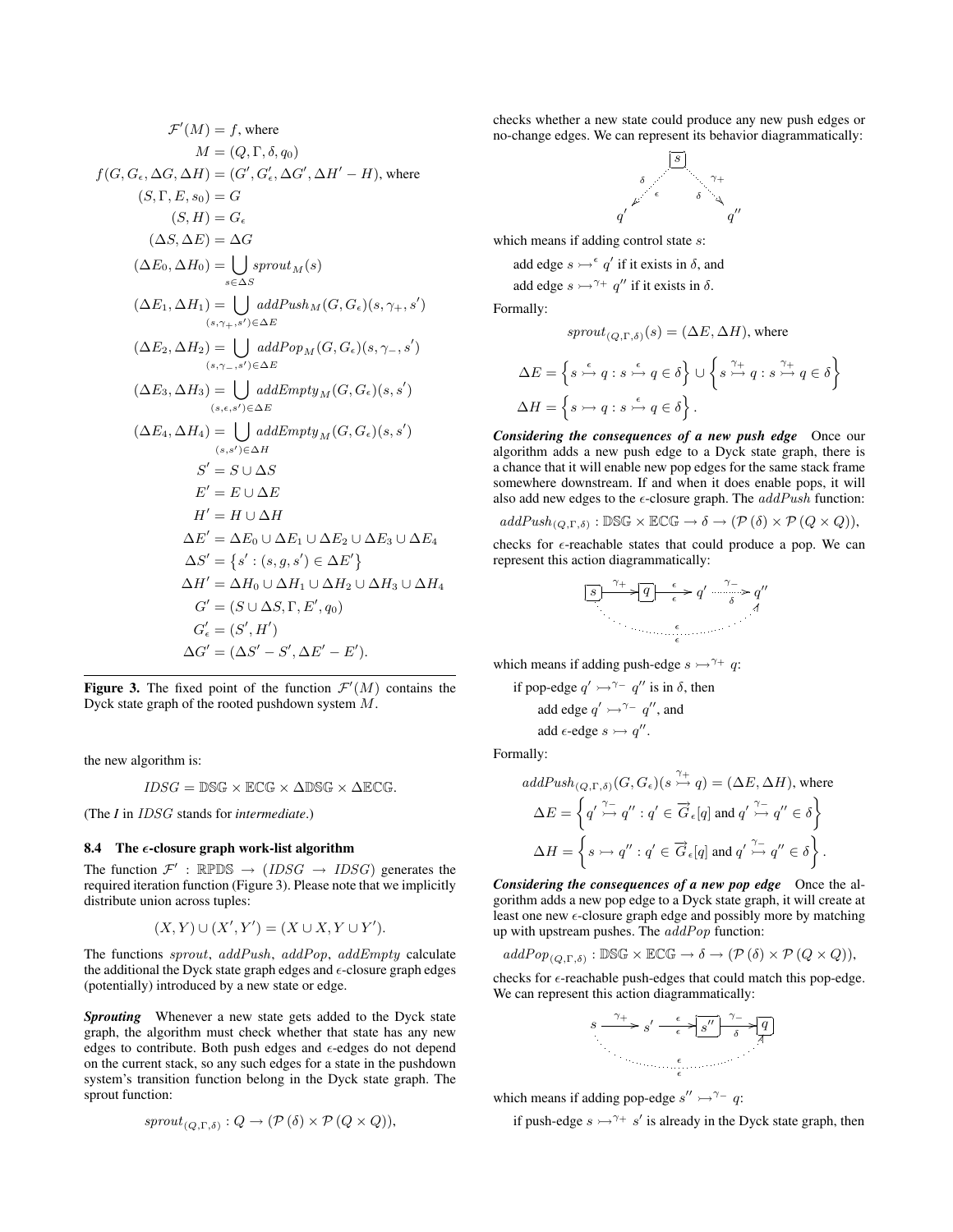$$
add \in \text{edge } s \rightarrowtail q.
$$

Formally:

$$
\begin{aligned} addPop_{(Q,\Gamma,\delta)}(G,G_{\epsilon})(s^{\prime\prime}\stackrel{\gamma_{-}}{\rightarrow}q)&=(\Delta E,\Delta H),\,\text{where}\\ \Delta E&=\emptyset\text{ and }\Delta H=\bigg\{s\rightarrow q:s^{\prime}\in\overleftarrow{G}_{\epsilon}[s^{\prime\prime}]\text{ and }s\stackrel{\gamma_{+}}{\rightarrow}s^{\prime}\in G\bigg\} \end{aligned}
$$

.

*Considering the consequences of a new*  $\epsilon$ *-edge* Once the algorithm adds a new  $\epsilon$ -closure graph edge, it may transitively have to add more  $\epsilon$ -closure graph edges, and it may connect an old push to (perhaps newly enabled) pop edges. The  $addEmpty$  function:

addEmpty
$$
(Q, \Gamma, \delta)
$$
:  
DSG × ECCG  $\rightarrow (Q \times Q) \rightarrow (\mathcal{P}(\delta) \times \mathcal{P}(Q \times Q)),$ 

checks for newly enabled pops and  $\epsilon$ -closure graph edges: Once again, we can represent this action diagrammatically:



which means if adding  $\epsilon$ -edge  $s'' \rightarrow s'''$ :

if pop-edge  $s'''' \rightarrow^{\gamma-} q$  is in  $\delta$ , then add  $\epsilon$ -edge  $s \rightarrow q$ ; and add edge  $s'''' \rightarrow^{\gamma-} q$ ; add  $\epsilon$ -edges  $s' \rightarrow s'''$ ,  $s'' \rightarrow s''''$ , and  $s' \rightarrow s''''$ .

Formally:

$$
addEmpty_{(Q,\Gamma,\delta)}(G, G_{\epsilon})(s'' \rightarrow s''') = (\Delta E, \Delta H), \text{ where}
$$

$$
\Delta E = \{s'''\stackrel{\gamma}{\rightarrow} q : s' \in \overline{G}_{\epsilon}[s''] \text{ and } s'''' \in \overrightarrow{G}_{\epsilon}[s'''] \text{ and}
$$

$$
s \stackrel{\gamma}{\rightarrow} s' \in G\}
$$

$$
\Delta H = \{s \rightarrow q : s' \in \overleftarrow{G}_{\epsilon}[s''] \text{ and } s'''' \in \overrightarrow{G}_{\epsilon}[s'''] \text{ and}
$$

$$
s \stackrel{\gamma}{\rightarrow} s' \in G\}
$$

$$
\cup \{s' \rightarrow s'''': s' \in \overleftarrow{G}_{\epsilon}[s'']\}
$$

$$
\cup \{s'' \rightarrow s''''': s'''' \in \overrightarrow{G}_{\epsilon}[s''']\}
$$

$$
\cup \{s' \rightarrow s''''': s' \in \overleftarrow{G}_{\epsilon}[s''] \text{ and } s'''' \in \overrightarrow{G}_{\epsilon}[s''']\}.
$$

#### 8.5 Termination and correctness

Because the iteration function is no longer monotonic, we have to prove that a fixed point exists. It is trivial to show that the Dyck state graph component of the iteration-space ascends monotonically with each application; that is:

**Lemma 8.1.** *Given*  $M \in \mathbb{R}PDS$ ,  $G \in DSG$  *such that*  $G \subseteq M$ , if  $\mathcal{F}'(M)(G, G_{\epsilon}, \Delta G) = (G', G'_{\epsilon}, \Delta G')$ , then  $G \subseteq G'$ .

Since the size of the Dyck state graph is bounded by the original pushdown system  $M$ , the Dyck state graph will eventually reach a fixed point. Once the Dyck state graph reaches a fixed point, both work-graphs/sets will be empty, and the  $\epsilon$ -closure graph will also stabilize. We can also show that this algorithm is correct:

# **Theorem 8.1.** If  $p(\mathcal{F}'(M)) = (\mathcal{DSG}(M), G_{\epsilon}, (\emptyset, \emptyset), \emptyset)$ *.*

*Proof.* The proof is similar in structure to the previous one.

 $\Box$ 

# 8.6 Complexity: Still exponential, but more efficient

As with the previous algorithm, to determine the complexity of this algorithm, we ask two questions: how many times would the algorithm invoke the iteration function in the worst case, and how much does each invocation cost in the worst case? The run-time of the algorithm is bounded by the size of the final Dyck state graph plus the size of the  $\epsilon$ -closure graph. Suppose the final Dyck state graph has  $m$  states. In the worst case, the iteration function adds only a single edge each time. There are at most  $2|\Gamma|m^2+m^2$  edges in the Dyck state graph and at most  $m^2$  edges in the  $\epsilon$ -closure graph, which bounds the number of iterations.

Next, we must reason about the worst-case cost of adding an edge: how many edges might an individual iteration consider? In the worst case, the algorithm will consider every edge in every iteration, leading to an asymptotic time-complexity of:

$$
O((2|\Gamma|m^{2} + 2m^{2})^{2}) = O(|\Gamma|^{2}m^{4}).
$$

While still high, this is a an improvement upon the previous algorithm. For sparse Dyck state graphs, this is a reasonable algorithm.

# 9. Polynomial-time complexity from widening

In the previous section, we developed a more efficient fixed-point algorithm for computing a Dyck state graph. Even with the core improvements we made, the algorithm remained exponential in the worst case, owing to the fact that there could be an exponential number of reachable control states. When an abstract interpretation is intolerably complex, the standard approach for reducing complexity and accelerating convergence is widening [\[Cousot and](#page-11-12) [Cousot](#page-11-12) [1977\]](#page-11-12). (Of course, widening techniques trade away some precision to gain this speed.) It turns out that the small-step variants of finite-state CFAs are exponential without some sort of widening as well.

To achieve polynomial time complexity for pushdown controlflow analysis requires the same two steps as the classical case: (1) widening the abstract interpretation to use a global, "singlethreaded" store and (2) selecting a monovariant allocation function to collapse the abstract configuration-space. Widening eliminates a source of exponentiality in the size of the store; monovariance eliminates a source of exponentiality from environments. In this section, we redevelop the pushdown control-flow analysis framework with a single-threaded store and calculate its complexity.

#### 9.1 Step 1: Refactor the concrete semantics

First, consider defining the reachable states of the concrete semantics using fixed points. That is, let the system-space of the evaluation function be sets of configurations:

$$
C \in System = \mathcal{P}(Conf) = \mathcal{P}(\text{Exp} \times \text{Env} \times \text{Store} \times \text{Kont}).
$$

We can redefine the concrete evaluation function:

$$
\mathcal{E}(e) = \text{lfp}(f_e), \text{ where } f_e: System \rightarrow System \text{ and}
$$

$$
f_e(C) = \{ \mathcal{I}(e) \} \cup \{ c' : c \in C \text{ and } c \Rightarrow c' \}.
$$

#### 9.2 Step 2: Refactor the abstract semantics

We can take the same approach with the abstract evaluation function, first redefining the abstract system-space:

$$
\hat{C} \in \widehat{System} = \mathcal{P}\left(\widehat{Conf}\right)
$$

$$
= \mathcal{P}\left(\mathsf{Exp} \times \widehat{Env} \times \widehat{Store} \times \widehat{Kont}\right),
$$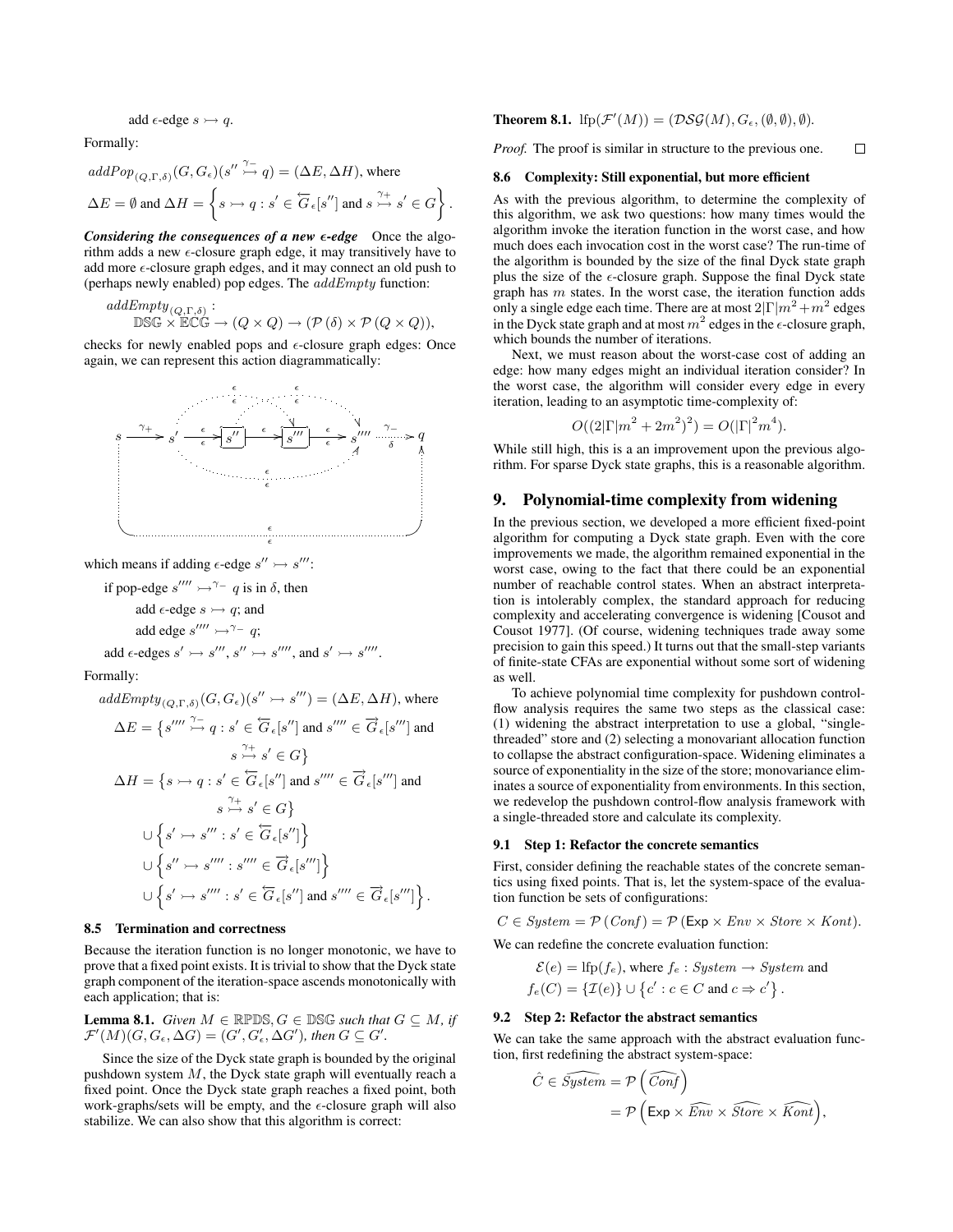and then the abstract evaluation function:

$$
\hat{\mathcal{E}}(e) = \text{lfp}(\hat{f}_e), \text{ where } \hat{f}_e : \widehat{System} \to \widehat{System} \text{ and}
$$

$$
\hat{f}_e(\hat{C}) = \left\{ \hat{\mathcal{I}}(e) \right\} \cup \left\{ \hat{c}' : \hat{c} \in \hat{C} \text{ and } \hat{c} \sim \hat{c}' \right\}.
$$

What we'd like to do is shrink the abstract system-space with a refactoring that corresponds to a widening.

#### 9.3 Step 3: Single-thread the abstract store

We can approximate a set of abstract stores  $\{\hat{\sigma}_1, \ldots, \hat{\sigma}_n\}$  with the least-upper-bound of those stores:  $\hat{\sigma}_1 \sqcup \cdots \sqcup \hat{\sigma}_n$ . We can exploit this by creating a new abstract system space in which the store is factored out of every configuration. Thus, the system-space contains a set of *partial configurations* and a single global store:

$$
\widehat{System}' = \mathcal{P}\left(\widehat{PConf}\right) \times \widehat{Store}
$$

$$
\hat{\pi} \in \widehat{PConf} = \text{Exp} \times \widehat{Env} \times \widehat{Kont}.
$$

We can factor the store out of the abstract transition relation as well, so that  $(-\varepsilon^{\hat{\sigma}}) \subseteq \widehat{PConf} \times (\widehat{PConf} \times \widehat{Store})$ :

$$
(e,\hat{\rho},\hat{\kappa}) \stackrel{\hat{\sigma}}{\rightarrow} ((e',\hat{\rho}',\hat{\kappa}'),\hat{\sigma}') \text{ iff } (e,\hat{\rho},\hat{\sigma},\hat{\kappa}) \sim (e',\hat{\rho}',\hat{\sigma}',\hat{\kappa}'),
$$

which gives us a new iteration function,  $\hat{f}'_e$  :  $\widehat{System}' \rightarrow \widehat{System}'$ ,

$$
\hat{f}'_e(\hat{P}, \hat{\sigma}) = (\hat{P}', \hat{\sigma}'), \text{ where}
$$

$$
\hat{P}' = \left\{ \hat{\pi}' : \hat{\pi} \stackrel{\hat{\sigma}}{\rightarrow} (\hat{\pi}', \hat{\sigma}'') \right\} \cup \left\{ \hat{\pi}_0 \right\}
$$

$$
\hat{\sigma}' = \bigsqcup \left\{ \hat{\sigma}'' : \hat{\pi} \stackrel{\hat{\sigma}}{\rightarrow} (\hat{\pi}', \hat{\sigma}'') \right\}
$$

$$
(\hat{\pi}_0, \langle \rangle) = \hat{\mathcal{I}}(e).
$$

#### 9.4 Step 4: Dyck state control-flow graphs

Following the earlier Dyck state graph reformulation of the pushdown system, we can reformulate the set of partial configurations as a *Dyck state control-flow graph*. A Dyck state control-flow graph is a frame-action-labeled graph over partial control states, and a partial control state is an expression paired with an environment:

$$
\begin{aligned}\n\widehat{System}'' &= \widehat{DSCFG} \times \widehat{Store} \\
\widehat{DSCFG} &= \mathcal{P}(\widehat{PState}) \times \mathcal{P}(\widehat{PState} \times \widehat{Frame}_{\pm} \times \widehat{PState}) \\
\widehat{\psi} &\in \widehat{PState} = \text{Exp} \times \widehat{Env}.\n\end{aligned}
$$

In a Dyck state control-flow graph, the partial control states are partial configurations which have dropped the continuation component; the continuations are encoded as paths through the graph.

If we wanted to do so, we could define a new monotonic iteration function analogous to the simple fixed-point formulation of Section [7:](#page-5-1)

$$
\hat{f}_e : \widehat{System}'' \to \widehat{System}'',
$$

again using CFL-reachability to add pop edges at each step.

*A preliminary analysis of complexity* Even without defining the system-space iteration function, we can ask, *How many iterations will it take to reach a fixed point in the worst case?* This question is really asking, *How many edges can we add?* And, *How many entries are there in the store?* Summing these together, we arrive at the worst-case number of iterations:

$$
\overbrace{|PState| \times |\widehat{Frame}_{\pm}| \times |\widehat{PState}|}^{\text{DSCrG edges}} + \overbrace{|Addr| \times |\widehat{Clo}|}^{\text{store entries}},
$$

With a monovariant allocation scheme that eliminates abstract environments, the number of iterations ultimately reduces to:

$$
|\mathsf{Exp}| \times (2|\mathsf{Var}| + 1) \times |\mathsf{Exp}| + |\mathsf{Var}| \times |\mathsf{Lam}|,
$$

which means that, in the worst case, the algorithm makes a cubic number of iterations with respect to the size of the input program.[4](#page-9-0)

The worst-case cost of the each iteration would be dominated by a CFL-reachability calculation, which, in the worst case, must consider every state and every edge:

$$
O(|\mathsf{Var}|^3 \times |\mathsf{Exp}|^3).
$$

Thus, each iteration takes  $O(n^6)$  and there are a maximum of  $O(n^3)$  iterations, where n is the size of the program. So,total complexity would be  $O(n^9)$  for a monovariant pushdown controlflow analysis with this scheme, where  $n$  is again the size of the program. Although this algorithm is polynomial-time, we can do better.

#### 9.5 Step 5: Reintroduce  $\epsilon$ -closure graphs

Replicating the evolution from Section [8](#page-6-0) for this store-widened analysis, we arrive at a more efficient polynomial-time analysis. An  $\epsilon$ -closure graph in this setting is a set of pairs of store-less, continuation-less partial states:

$$
\widehat{ECG} = \mathcal{P}\left(\widehat{PState} \times \widehat{PState}\right).
$$

Then, we can set the system space to include  $\epsilon$ -closure graphs:

$$
\widehat{System}''' = \widehat{DSG} \times \widehat{ECG} \times \widehat{Store}.
$$

Before we redefine the iteration function, we need another factored transition relation. The stack- and action-factored transition relation  $(-\frac{\hat{g}}{g}) \subseteq \overline{PState} \times \overline{PState} \times Store$  determines if a transition is possible under the specified store and stack-action:

$$
(e, \hat{\rho}) \frac{\partial}{\partial \phi} (e', \hat{\rho}'), \hat{\sigma}') \text{ iff } (e, \hat{\rho}, \hat{\sigma}, \hat{\kappa}) \sim (e', \hat{\rho}', \hat{\sigma}', \hat{\phi} : \hat{\kappa}')
$$
  

$$
(e, \hat{\rho}) \frac{\partial}{\partial \phi} (e', \hat{\rho}'), \hat{\sigma}') \text{ iff } (e, \hat{\rho}, \hat{\sigma}, \hat{\phi} : \hat{\kappa}) \sim (e', \hat{\rho}', \hat{\sigma}', \hat{\kappa}')
$$
  

$$
(e, \hat{\rho}) \frac{\partial}{\partial \phi} (e', \hat{\rho}'), \hat{\sigma}') \text{ iff } (e, \hat{\rho}, \hat{\sigma}, \hat{\kappa}) \sim (e', \hat{\rho}', \hat{\sigma}', \hat{\kappa}').
$$

Now, we can redefine the iteration function (Figure [4\)](#page-10-0).

**Theorem 9.1.** Pushdown OCFA can be computed in  $O(n^6)$ -time, *where* n *is the size of the program.*

*Proof.* As before, the maximum number of iterations is cubic in the size of the program for a monovariant analysis. Fortunately, the cost of each iteration is also now bounded by the number of edges in the graph, which is also cubic.  $\Box$ 

# 10. Applications

Pushdown control-flow analysis offers more precise control-flow analysis results than the classical finite-state CFAs. Consequently, pushdown control-flow analysis improves flow-driven optimizations (*e.g.*, constant propagation, global register allocation, inlining [\[Shivers](#page-11-0) [1991\]](#page-11-0)) by eliminating more of the false positives that block their application.

The more compelling applications of pushdown control-flow analysis are those which are difficult to drive with classical controlflow analysis. Perhaps not surprisingly, the best examples of such

<span id="page-9-0"></span><sup>&</sup>lt;sup>4</sup> In computing the number of frames, we note that in every continuation, the variable and the expression uniquely determine each other based on the let-expression from which they both came. As a result, the number of abstract frames available in a monovariant analysis is bounded by both the number of variables and the number of expressions, *i.e.*,  $| \overline{Frame} | = | \overline{Var}|.$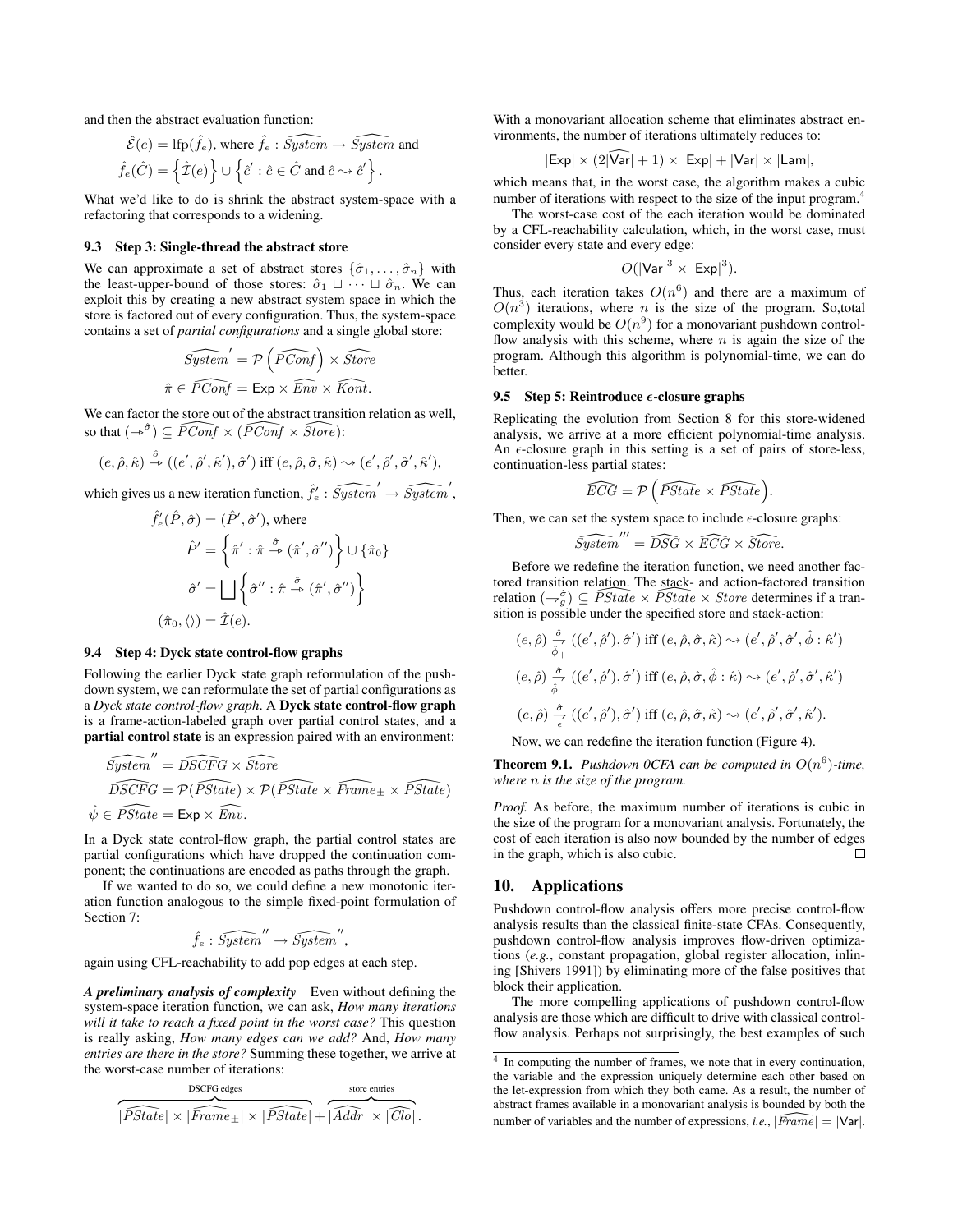$$
\hat{T}_{+} = \left\{ (\hat{\psi} \stackrel{\hat{\phi}_{+}}{\rightarrow} \hat{\psi}', \hat{\sigma}') : \hat{\psi} \stackrel{\hat{\sigma}}{\hat{\phi}_{+}} (\hat{\psi}', \hat{\sigma}') \right\}
$$
\n
$$
\hat{T}_{\epsilon} = \left\{ (\hat{\psi} \stackrel{\epsilon}{\rightarrow} \hat{\psi}', \hat{\sigma}') : \hat{\psi} \stackrel{\hat{\sigma}}{\epsilon} (\hat{\psi}', \hat{\sigma}') \right\}
$$
\n
$$
\hat{T}_{-} = \left\{ (\hat{\psi}'' \stackrel{\hat{\phi}_{-}}{\rightarrow} \hat{\psi}''', \hat{\sigma}') : \hat{\psi}'' \stackrel{\hat{\sigma}}{\hat{\phi}_{-}} (\hat{\psi}''', \hat{\sigma}') \text{ and }
$$
\n
$$
\hat{\psi} \stackrel{\hat{\phi}_{+}}{\rightarrow} \hat{\psi}' \in \hat{E} \text{ and }
$$
\n
$$
\hat{\psi}' \rightarrow \hat{\psi}'' \in \hat{H} \right\}
$$
\n
$$
\hat{T}' = \hat{T}_{+} \cup \hat{T}_{\epsilon} \cup \hat{T}_{-}
$$
\n
$$
\hat{E}' = \left\{ \hat{e} : (\hat{e}, -) \in \hat{T}' \right\}
$$
\n
$$
\hat{\sigma}'' = \bigsqcup \left\{ \hat{\sigma}' : (-\hat{\sigma}') \in \hat{T}' \right\}
$$
\n
$$
\hat{H}_{\epsilon} = \left\{ \hat{\psi} \rightarrow \hat{\psi}'' : \hat{\psi} \rightarrow \hat{\psi}' \in \hat{H} \text{ and } \hat{\psi}' \rightarrow \hat{\psi}'' \in \hat{H} \right\}
$$
\n
$$
\hat{H}_{+-} = \left\{ \hat{\psi} \rightarrow \hat{\psi}''' : \hat{\psi} \stackrel{\hat{\phi}_{+}}{\rightarrow} \hat{\psi}' \in \hat{E} \text{ and } \hat{\psi}' \rightarrow \hat{\psi}'' \in \hat{H} \right\}
$$
\n
$$
\text{and } \hat{\psi}'' \stackrel{\hat{\phi}_{-}}{\rightarrow} \hat{\psi}''' \in \hat{E} \right\}
$$
\n
$$
\hat{H}' = \hat{H}_{\epsilon} \cup \hat{H}_{+-}
$$
\n
$$
\hat{P}' = \hat{P} \cup \left\{ \hat{\psi}' : \hat{\psi} \stackrel{g}{\rightarrow} \hat{\psi}' \right\}.
$$

 $\hat{f}((\hat{P}, \hat{E}), \hat{H}, \hat{\sigma}) = ((\hat{P}', \hat{E}'), \hat{H}', \hat{\sigma}''),$  where

<span id="page-10-0"></span>Figure 4. An  $\epsilon$ -closure graph-powered iteration function for pushdown control-flow analysis with a single-threaded store.

analyses are escape analysis and interprocedural dependence analysis. Both of these analyses are limited by a static analyzer's ability to reason about the stack, the core competency of pushdown control-flow analysis. (We leave an in-depth formulation and study of these analyses to future work.)

#### 10.1 Escape analysis

In escape analysis, the objective is to determine whether a heapallocated object is safely convertible into a stack-allocated object. In other words, the compiler is trying to figure out whether the frame in which an object is allocated outlasts the object itself. In higher-order languages, closures are candidates for escape analysis.

Determining whether all closures over a particular  $\lambda$ -term lam may be heap-allocated is straightforward: find the control states in the Dyck state graph in which closures over lam are being created, then find all control states reachable from these states over only  $\epsilon$ edge and push-edge transitions. Call this set of control states the "safe" set. Now find all control states which are invoking a closure over lam. If any of these control states lies outside of the safe set, then stack-allocation may not be safe; if, however, all invocations lie within the safe set, then stack-allocation of the closure is safe.

# 10.2 Interprocedural dependence analysis

In interprocedural dependence analysis, the goal is to determine, for each  $\lambda$ -term, the set of resources which it may read or write when it is called. Might and Prabhu showed that if one has knowledge of the program stack, then one can uncover interprocedural dependencies [\[Might and Prabhu](#page-11-13) [2009\]](#page-11-13). We can adapt that technique to work with Dyck state graphs. For each control state, find the set of reachable control states along only  $\epsilon$ -edges and pop-edges. The frames on the pop-edges determine the frames which could have been on the stack when in the control state. The frames that are live on the stack determine the procedures that are live on the stack. Every procedure that is live on the stack has a read-dependence on any resource being read in the control state, while every procedure that is live on the stack also has a write-dependence on any resource being written in the control state. This logic is the direct complement of "if f calls g and g accesses a, then f also accesses a."

# 11. Related work

Pushdown control-flow analysis draws on work in higher-order control-flow analysis [\[Shivers](#page-11-0) [1991\]](#page-11-0), abstract machines [\[Felleisen](#page-11-2) [and Friedman](#page-11-2) [1987\]](#page-11-2) and abstract interpretation [\[Cousot and Cousot](#page-11-12) [1977\]](#page-11-12).

*Context-free analysis of higher-order programs* The closest related work for this is Vardoulakis and Shivers very recent work on CFA2 [\[Vardoulakis and Shivers](#page-11-1) [2010\]](#page-11-1). CFA2 is a table-driven summarization algorithm that exploits the balanced nature of calls and returns to improve return-flow precision in a control-flow analysis. Though CFA2 alludes to exploiting context-free languages, context-free languages are not explicit in its formulation in the same way that pushdown systems are in pushdown control-flow analysis. With respect to CFA2, pushdown control-flow analysis is polyvariant, covers direct-style, and the monovariant instatiation is lower in complexity (CFA2 is exponential-time).

On the other hand, CFA2 distinguishes stack-allocated and store-allocated variable bindings, whereas our formulation of pushdown control-flow analysis does not and allocates all bindings in the store. If CFA2 determines a binding can be allocated on the stack, that binding will enjoy added precision during the analysis and is not subject to merging like store-allocated bindings.

*Calculation approach to abstract interpretation* [Midtgaard and](#page-11-14) [Jensen](#page-11-14) [\[2009\]](#page-11-14) systematically calculate 0CFA using the Cousot-Cousot-style calculational approach [\[1999\]](#page-11-15) to abstract interpretation applied to an ANF  $\lambda$ -calculus. Like the present work, Midtgaard and Jensen start with the CESK machine of [Flanagan et al.](#page-11-3) [\[1993\]](#page-11-3) and employ a reachable-states model. The analysis is then constructed by composing well-known Galois connections to reveal a 0CFA incorporating reachability. The abstract semantics approximate the control stack component of the machine by its top element. The authors remark monomorphism materializes in two mappings: "one mapping all bindings to the same variable," the other "merging all calling contexts of the same function." Essentially, the pushdown 0CFA of Section [4](#page-3-1) corresponds to Midtgaard and Jensen's analsysis when the latter mapping is omitted and the stack component of the machine is not abstracted.

*CFL- and pushdown-reachability techniques* This work also draws on CFL- and pushdown-reachability analysis [\[Bouajjani](#page-11-5) [et al.](#page-11-5) [1997,](#page-11-5) [Kodumal and Aiken](#page-11-8) [2004,](#page-11-8) [Reps](#page-11-9) [1998,](#page-11-9) [Reps et al.](#page-11-10) [2005\]](#page-11-10). For instance,  $\epsilon$ -closure graphs, or equivalent variants thereof, appear in many context-free-language and pushdown reachability algorithms. For the less efficient versions of our analyses, we implicitly invoked these methods as subroutines. When we found these algorithms lacking (as with their enumeration of control states), we developed Dyck state graph construction.

CFL-reachability techniques have also been used to compute classical finite-state abstraction CFAs [\[Melski and Reps](#page-11-11) [2000\]](#page-11-11) and type-based polymorphic control-flow analysis [\[Rehof and](#page-11-16) Fähndrich [2001\]](#page-11-16). These analyses should not be confused with pushdown control-flow analysis, which is computing a fundamentally more precise kind of CFA. Moreover, Rehof and Fahndrich's method is cubic in the size of the *typed* program, but the types may